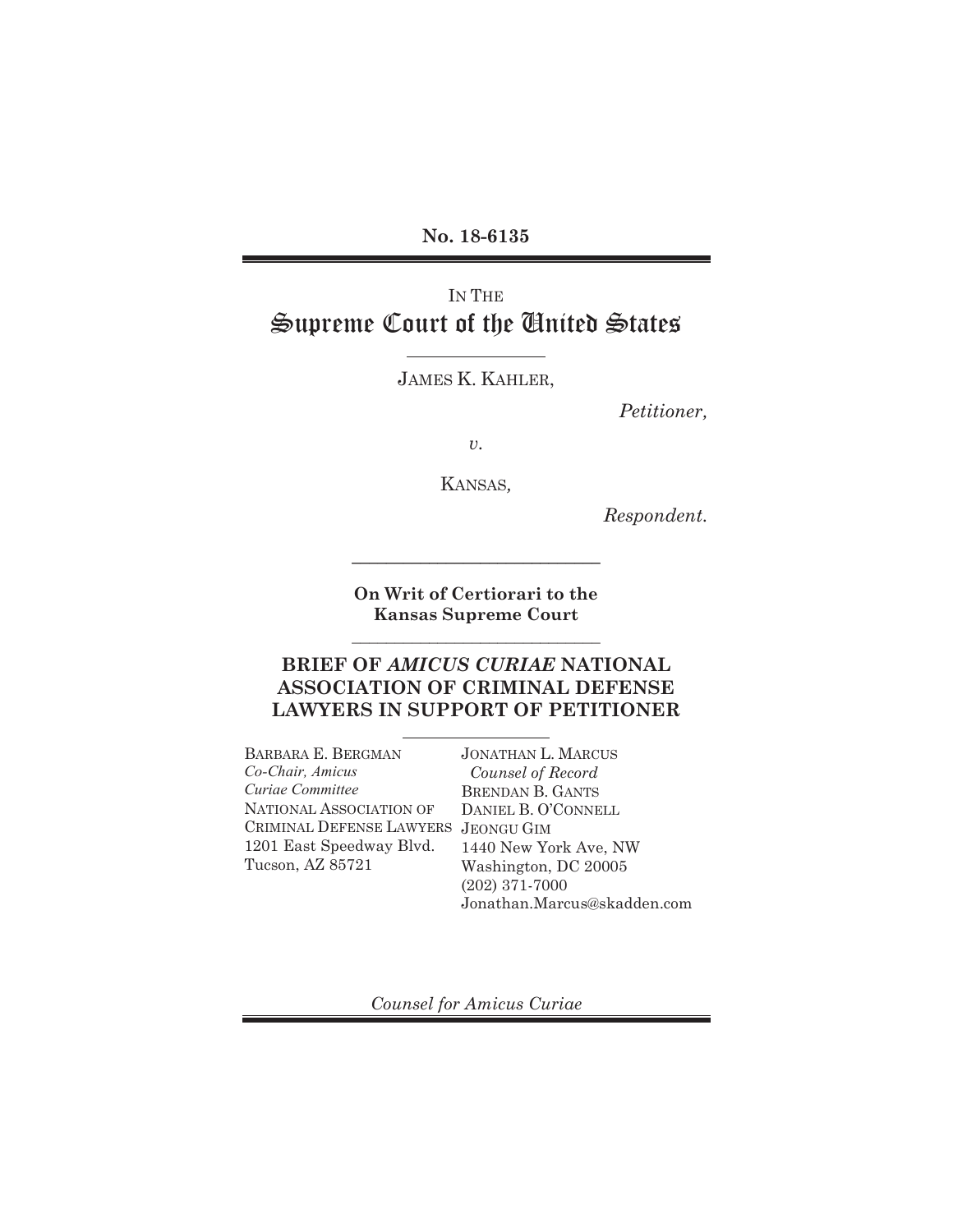# **TABLE OF CONTENTS**

|     | STATEMENT OF INTEREST OF AMICUS |                                                                                                                                    |  |  |  |
|-----|---------------------------------|------------------------------------------------------------------------------------------------------------------------------------|--|--|--|
|     |                                 |                                                                                                                                    |  |  |  |
|     |                                 |                                                                                                                                    |  |  |  |
| I.  |                                 | PRINCIPLED RATIONALES FOR<br>PUNISHMENT DO NOT JUSTIFY<br><b>CRIMINAL RESPONSIBILITY FOR</b><br>INDIVIDUALS WHO LACK MORAL         |  |  |  |
|     | A <sub>1</sub>                  | None of the Purposes of Punishment<br>Embraced by American Criminal Law<br>Justifies Punishing People Who Lack                     |  |  |  |
|     | <b>B.</b>                       | The Insanity Defense Historically<br>Has Protected from Criminal<br>Punishment Individuals Who Lack                                |  |  |  |
| II. |                                 | ABOLISHING THE INSANITY DEFENSE,<br>AS KANSAS HAS DONE, ALLOWS<br>PEOPLE WHO LACK MORAL<br><b>CULPABILITY TO BE IMPRISONED AND</b> |  |  |  |
|     |                                 |                                                                                                                                    |  |  |  |

i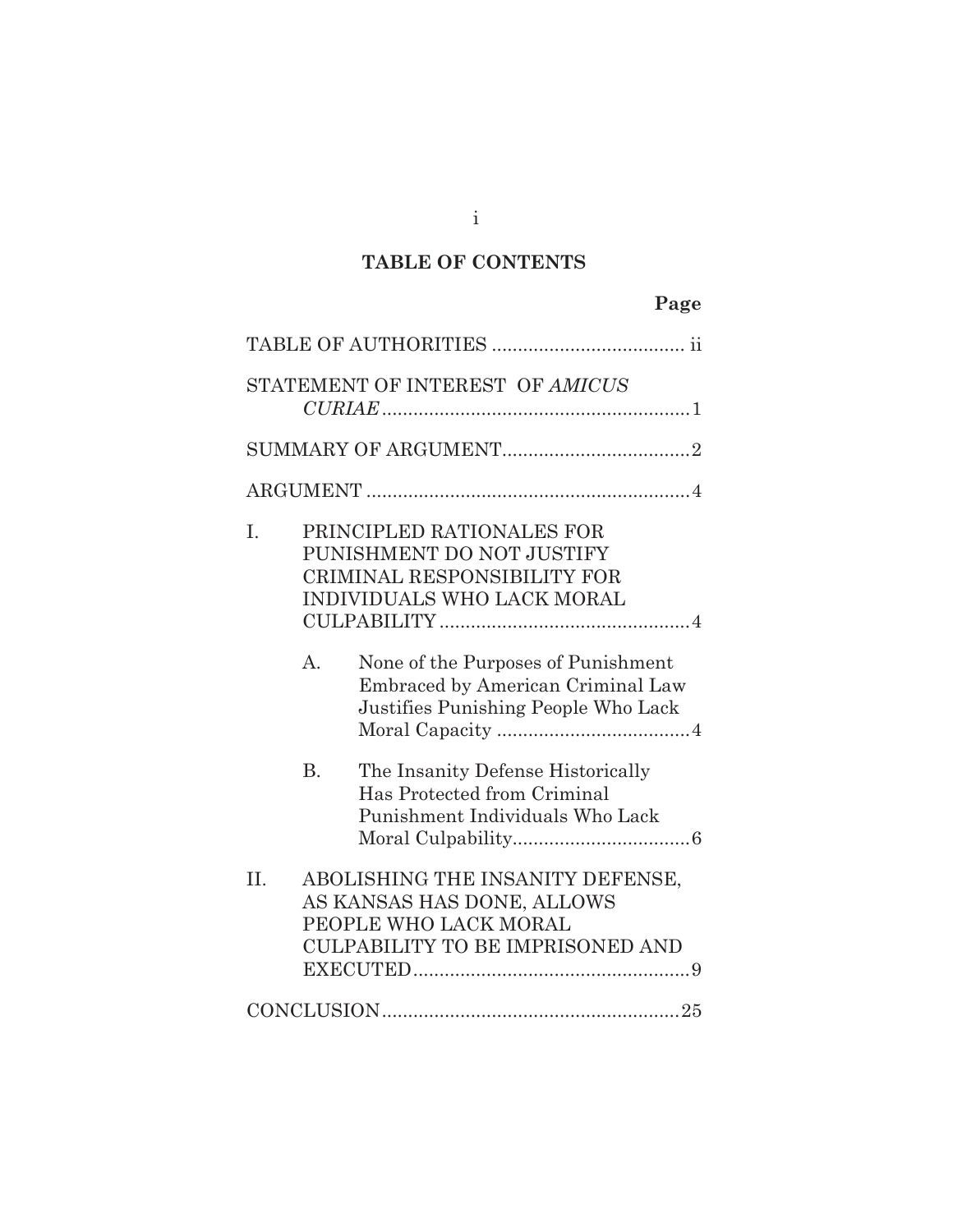# **TABLE OF AUTHORITIES**

**Page(s)** 

### **Cases**

| Atkins v. Virginia,     |
|-------------------------|
| Clark v. Arizona,       |
| Ford v. Wainwright,     |
| Graham v. Florida,      |
| Jones v. United States, |
| M'Naghten's Case,       |
| People v. Horn,         |
| People v. Schmidt,      |
| People v. Serravo,      |
| People v. Skinner,      |

ii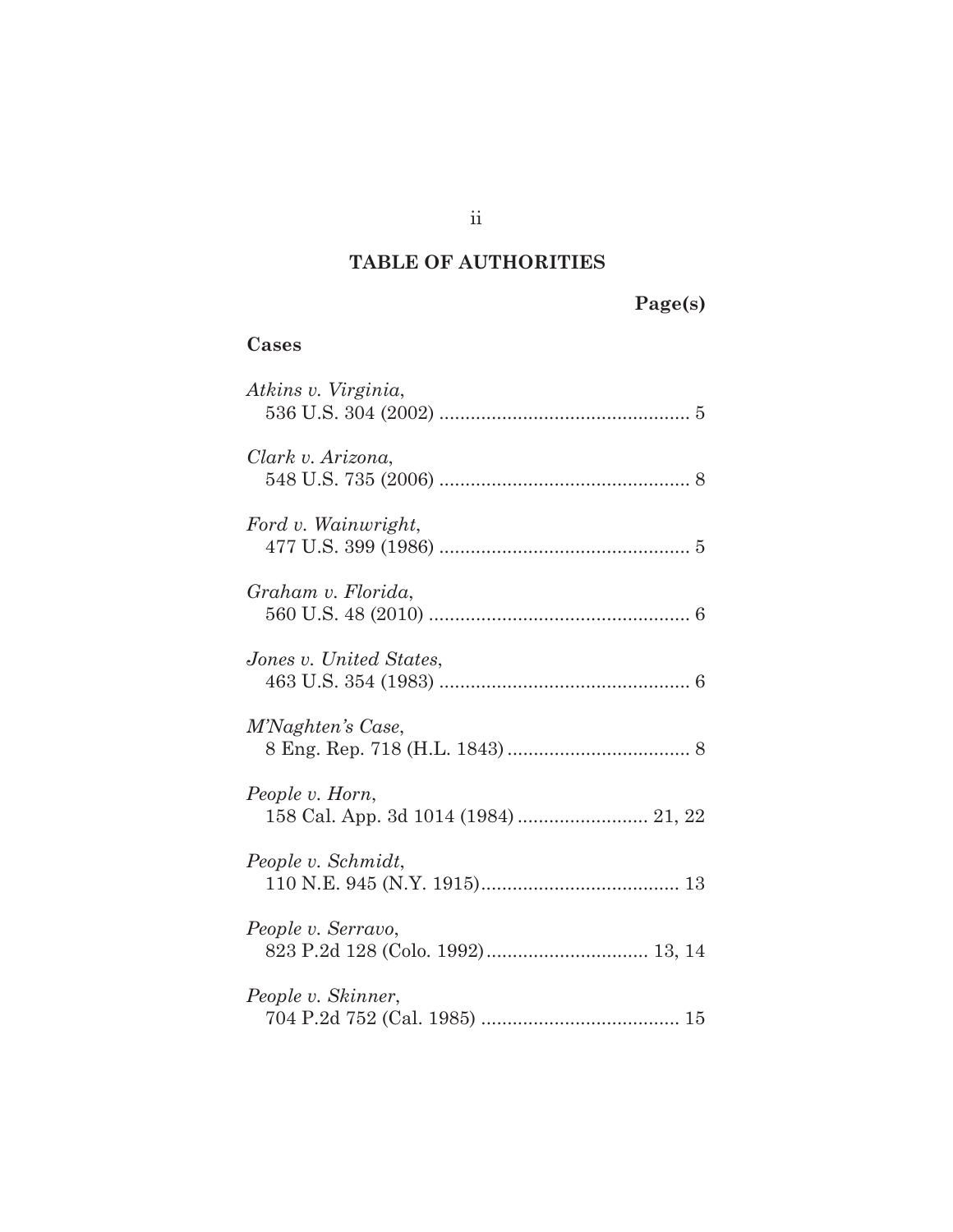| Rosales-Mireles v. United States,                                                                         |
|-----------------------------------------------------------------------------------------------------------|
| State v. Armstrong,                                                                                       |
| State v. Baker,                                                                                           |
| State v. Cameron,<br>674 P.2d 650 (Wash. 1983) 15, 16, 17                                                 |
| State v. Crenshaw,                                                                                        |
| State v. Gerone,<br>435 So. 2d 1132 (La. Ct. App. 1983) 18, 19                                            |
| State v. Hudson,<br>No. 01C01-9508-CC-00270, 1999 WL 77844<br>(Tenn. Crim. Ct. App. Feb. 19, 1999) 11, 12 |
| State v. Jorrick,                                                                                         |
| State v. Peters,                                                                                          |
| State v. Rawland,<br>199 N.W.2d 774 (Minn. 1972)  20, 21                                                  |
| State v. Wilson,<br>700 A.2d 633 (Conn. 1997)  17, 18                                                     |

| ×<br>۰. | $\sim$ | $\sim$ |  |
|---------|--------|--------|--|
| ×       |        |        |  |
|         |        |        |  |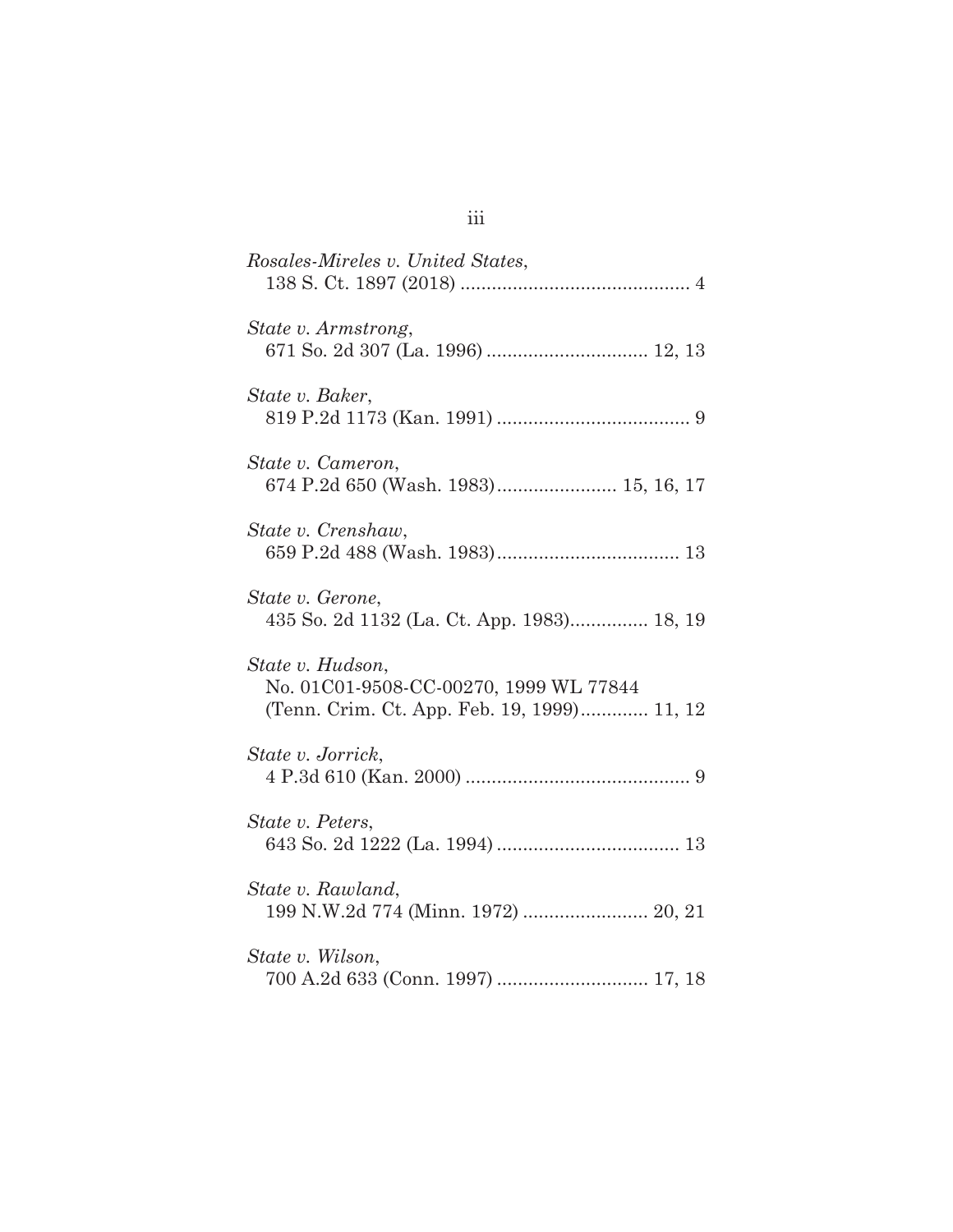| Tison v. Arizona,         |
|---------------------------|
| United States v. Bobbitt, |
| United States v. Freeman, |
| United States v. Pohlot,  |

## **Statutes**

## **Other Authorities**

| 1 W. Hawkins,    |                                              |  |
|------------------|----------------------------------------------|--|
|                  |                                              |  |
|                  |                                              |  |
| 4 W. Blackstone, |                                              |  |
|                  | Commentaries on the Laws of England (1769) 7 |  |

### iv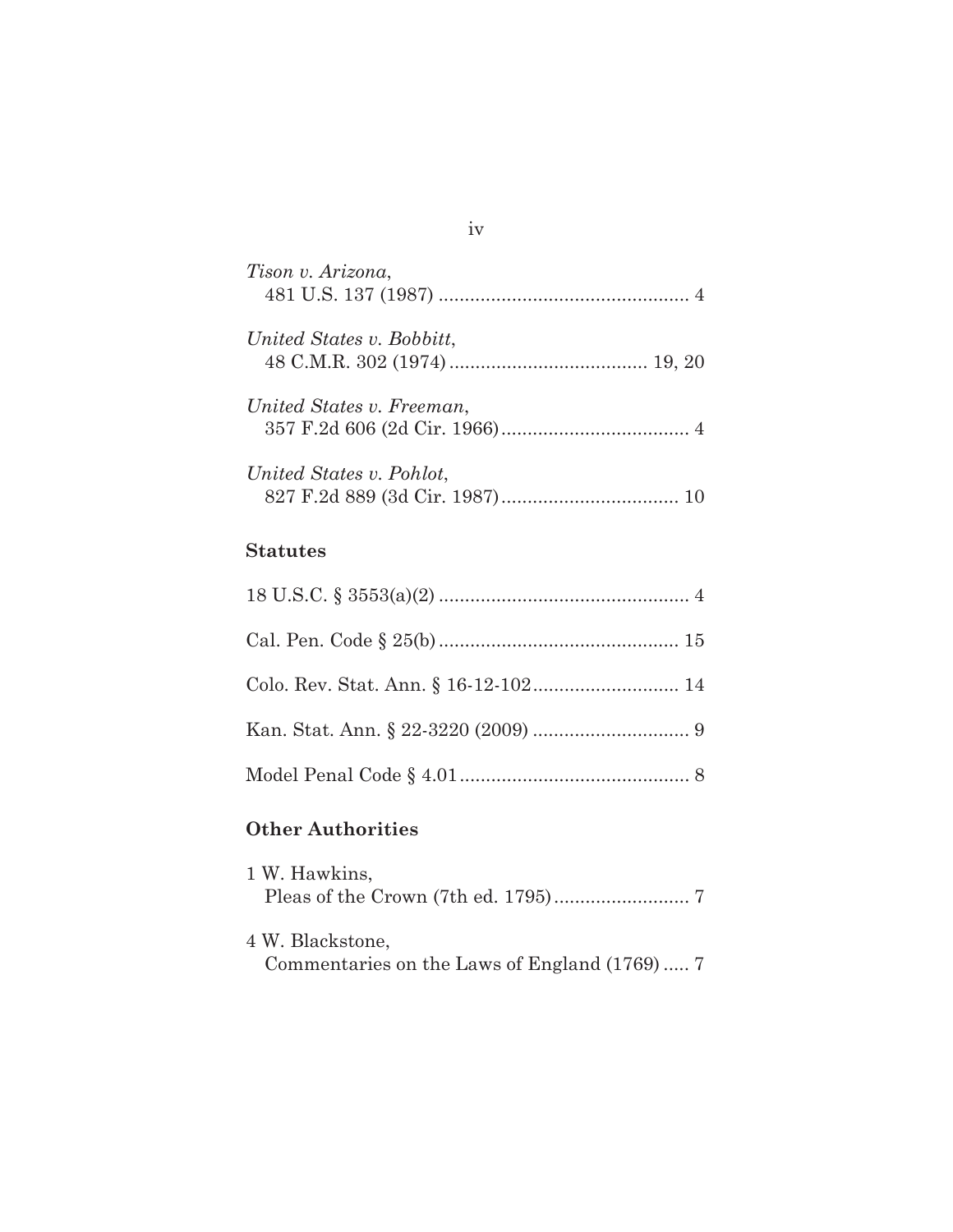| Brian E. Elkins,<br>Idaho's Repeal of the Insanity Defense: What Are<br>We Trying to Prove?,                                                                              |
|---------------------------------------------------------------------------------------------------------------------------------------------------------------------------|
|                                                                                                                                                                           |
| Carmen Cirincione et al.,<br>Rates of Insanity Acquittals and the Factors<br>Associated with Successful Insanity Pleas,<br>23 Bull. Am. Acad. Psychiatry L. 399 (1995) 10 |
| Elizabeth Bennion,<br>Death Is Different No Longer: Abolishing the<br>Insanity Defense Is Cruel and Unusual under<br>Graham v. Florida,                                   |
| Lisa A. Callahan et al.,<br>The Volume and Characteristics of Insanity<br>Defense Pleas: An Eight-State Study,<br>19 Bull. Am. Acad. Psychiatry L. 331 (1991) 10          |
| R. Michael Shoptaw,<br>M'Naghten Is a Fundamental Right: Why<br>Abolishing the Traditional Insanity Defense<br><i>Violates Due Process,</i>                               |
| Richard A. Pasewark,<br><i>Insanity Pleas: A Review of the Research Literature,</i>                                                                                       |
| Rudolph Joseph Gerber,                                                                                                                                                    |

v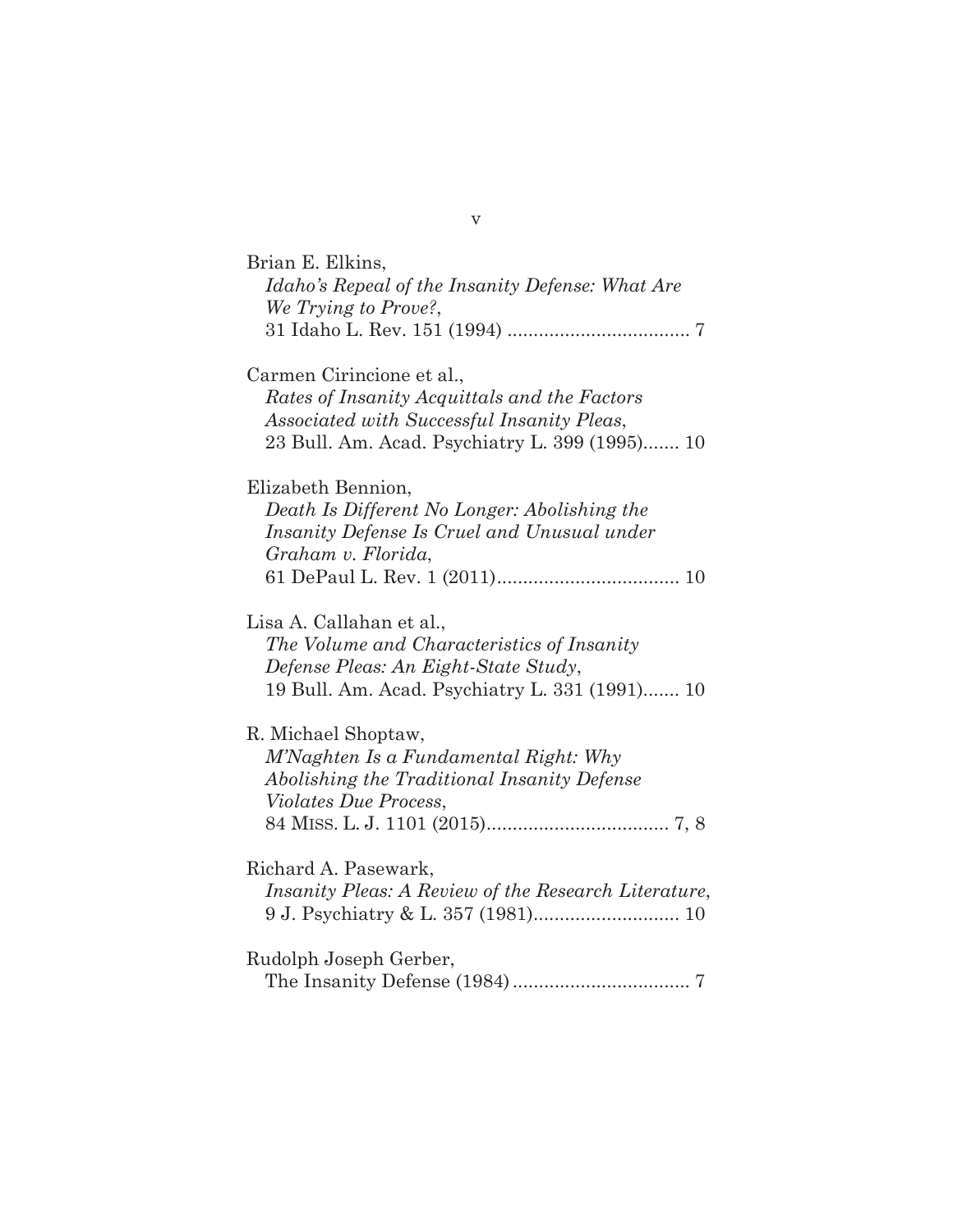### **STATEMENT OF INTEREST OF** *AMICUS CURIAE***<sup>1</sup>**

The National Association of Criminal Defense Lawyers (NACDL) is a nonprofit voluntary professional bar association that works on behalf of criminal defense attorneys to ensure justice and due process for those accused of crime or misconduct.

NACDL was founded in 1958. It has a nationwide membership of many thousands of direct members, and up to 40,000 with affiliates. NACDL's members include private criminal defense lawyers, public defenders, military defense counsel, law professors, and judges. NACDL is the only nationwide professional bar association for public defenders and private criminal defense lawyers.

NACDL is dedicated to advancing the proper, efficient, and fair administration of justice. NACDL files numerous amicus briefs each year, in this Court and others, seeking to provide assistance in cases that present issues of broad importance to criminal defendants, criminal defense lawyers, and the criminal justice system as a whole. NACDL has a

<sup>1</sup> Both parties consented to the filing of this *amicus curiae* brief in support of Petitioner. No counsel to a party in this case authored this brief in whole or in part. No party or party's counsel made any monetary contribution that was intended to or did fund the preparation or submission of this brief. No person or entity other than the *amicus* and its counsel made any monetary contribution that was intended to or did fund the preparation or submission of this brief.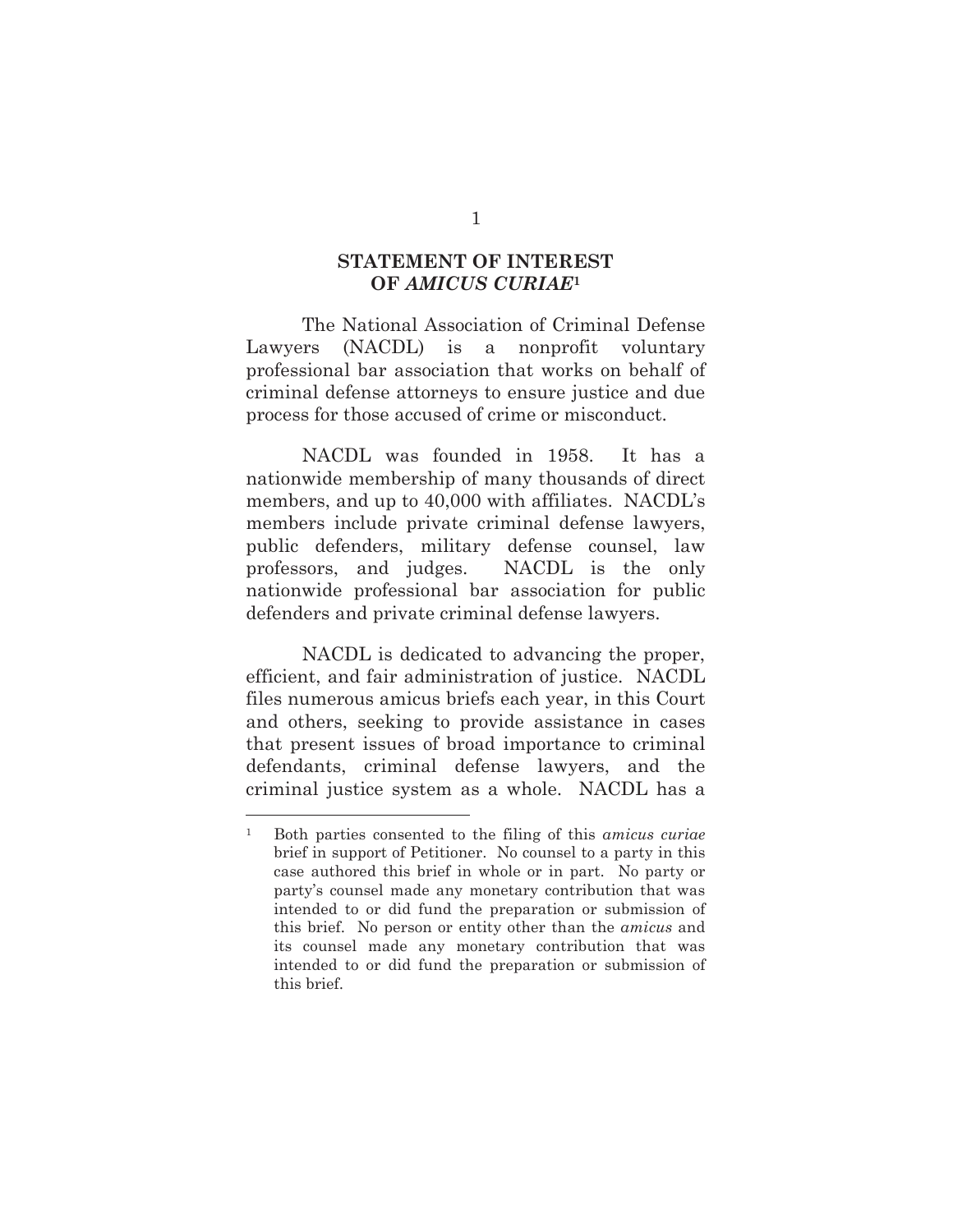fundamental interest in ensuring that no person is subject to criminal punishment based on an act for which that person is not morally culpable.

NACDL has a particular interest in this case because Kansas's abolition of the insanity defense removes a critical protection for criminal defendants that has existed throughout the history of our constitutional republic, and even well before. By exposing individuals who are not morally responsible for their actions to criminal conviction and punishment—up to and including, as in this case, the death penalty—Kansas's approach violates fundamental rights and degrades the criminal justice system.

#### **SUMMARY OF ARGUMENT**

Kansas in recent years has abolished the insanity defense, making the State an outlier both historically and by modern standards. As a result, criminal defendants in Kansas who suffer from insanity can attempt only to rebut the prosecution's showing on the elements of an offense, including *mens rea*. This approach allows for the criminal conviction and punishment of people who lack moral capacity—that is, the ability to distinguish right from wrong and to control their behavior accordingly.

This unjust approach is fundamentally at odds with American legal tradition and with the principles the criminal justice system is meant to serve. For centuries, lack of moral culpability by reason of insanity has been a defense to a criminal charge, and with good reason. Punishing individuals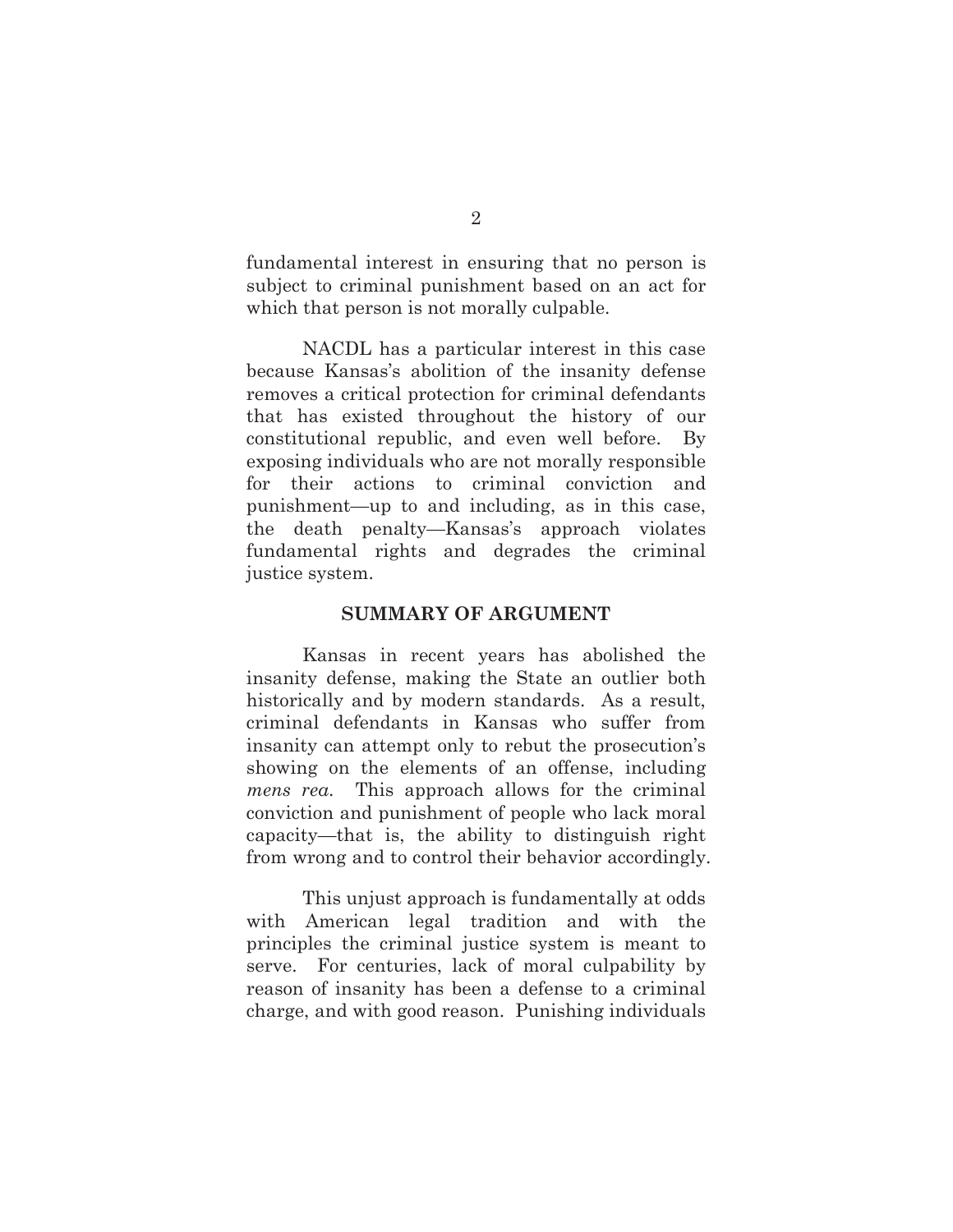who lack the ability to tell right from wrong and conform their actions to that understanding does not serve any of the purposes of punishment recognized in American criminal law.

Kansas's abolition of the insanity defense has major consequences, including life-or-death consequences as in this case. To be sure, it is relatively rare for criminal defendants to raise—let alone obtain relief based on—the insanity defense. Still, numerous courts in other states have reversed convictions on grounds of moral incapacity, even in instances where defendants might have had cognitive capacity (an understanding of the nature and quality of the acts committed) and thus the requisite *mens rea* for the crime charged. But under Kansas's approach, such defendants face criminal conviction and sentencing, and may even face the death penalty, rather than commitment to a mental health institution. That unjust result violates due process and is profoundly out of line with the principles of criminal responsibility and rationales for punishment that this Court and others have long recognized.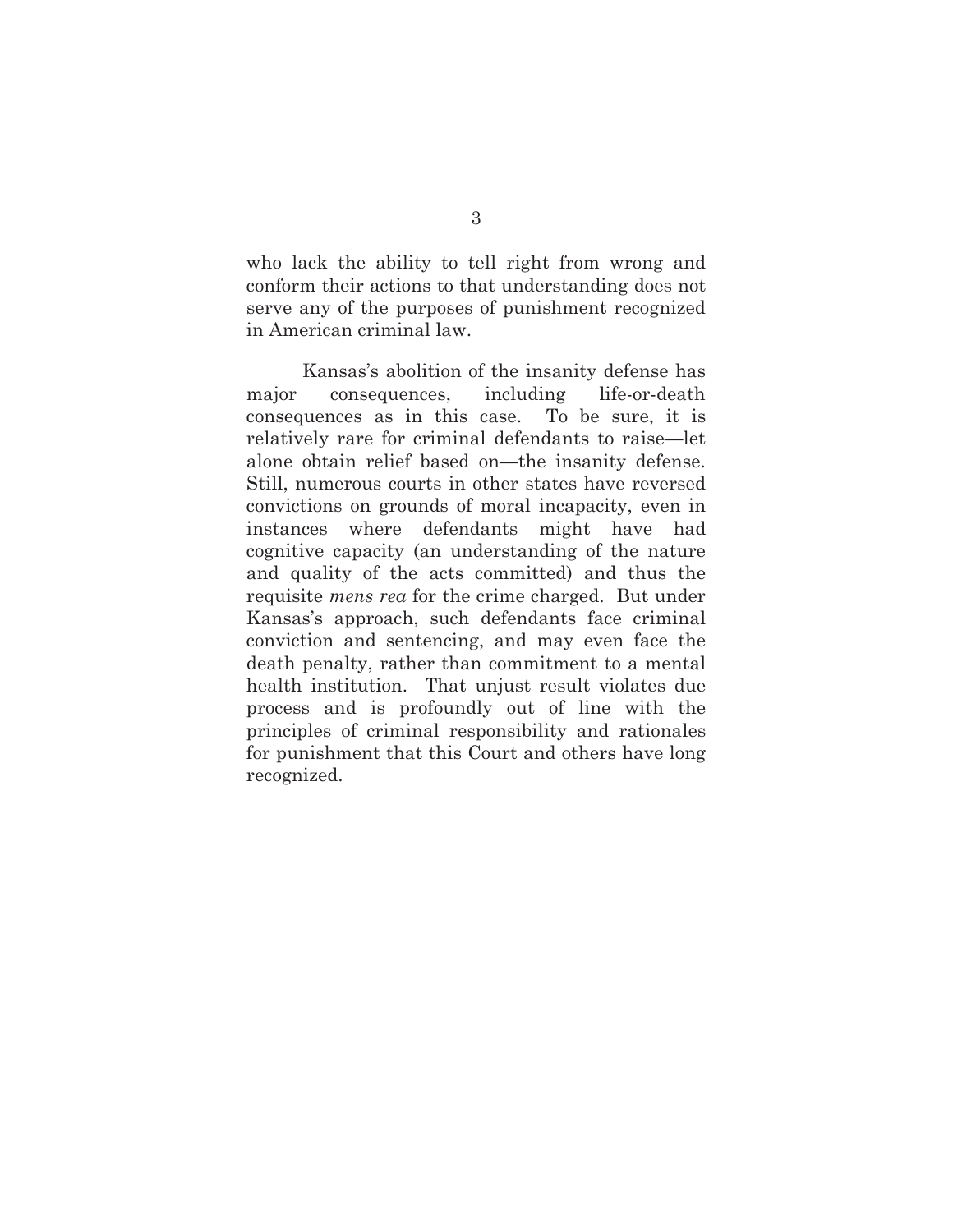#### **ARGUMENT**

- **I. PRINCIPLED RATIONALES FOR PUNISHMENT DO NOT JUSTIFY CRIMINAL RESPONSIBILITY FOR INDIVIDUALS WHO LACK MORAL CULPABILITY** 
	- **A. None of the Purposes of Punishment Embraced by American Criminal Law Justifies Punishing People Who Lack Moral Capacity**

This Court has recognized four rationales for criminal punishment: retribution, deterrence, rehabilitation and incapacitation. *See Rosales-Mireles v. United States*, 138 S. Ct. 1897, 1903 (2018); *see also* 18 U.S.C. § 3553(a)(2). A state meets none of these purposes when it punishes the "truly irresponsible"—those who cannot distinguish between right and wrong and conform their actions to that understanding. *United States v. Freeman*, 357 F.2d 606, 615 (2d Cir. 1966).

When a state punishes a defendant who is not morally culpable, it does not achieve retribution. The need to provide just and proportionate punishment for an offense cannot support the criminal punishment of a person who is not morally culpable for that offense. *See, e.g.*, *Tison v. Arizona*, 481 U.S. 137, 149 (1987) ("The heart of the retribution rationale is that a criminal sentence must be directly related to the personal culpability of the criminal offender."); *cf. Ford v. Wainwright*, 477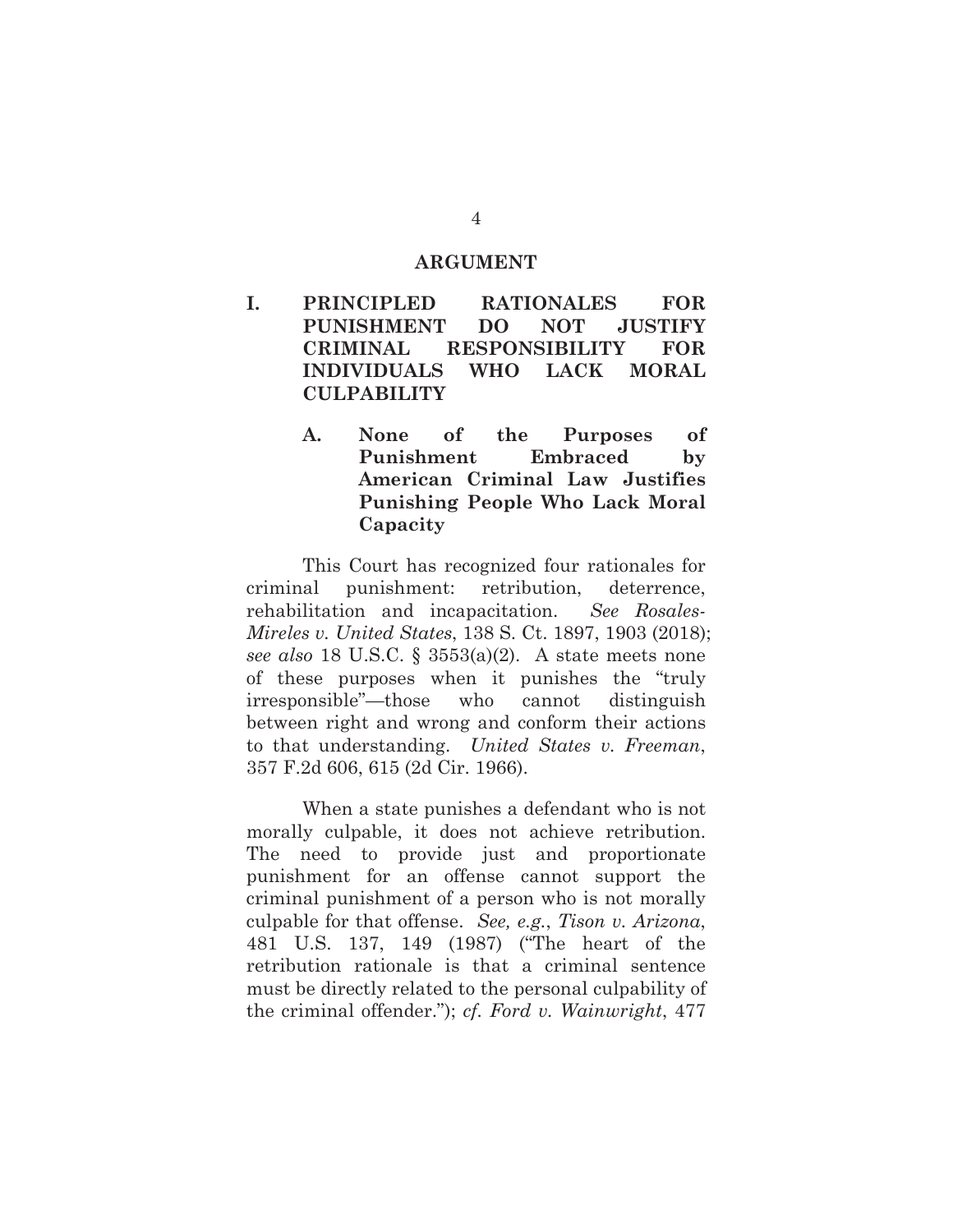U.S. 399, 409 (1986) ("For today, no less than before, we may seriously question the retributive value of executing a person who has no comprehension of why he has been singled out and stripped of his fundamental right to life. Similarly, the natural abhorrence civilized societies feel at killing one who has no capacity to come to grips with his own conscience or deity is still vivid today." (citation omitted)). Indeed, the whole concept of "just deserts" does not fit crimes whose perpetrators lack moral culpability.

Punishing such individuals also does not deter crime, since those who lack moral culpability cannot be deterred from engaging in acts that they cannot recognize as wrongful and thereby refrain from committing. As this Court has observed in another line of cases, the same impairments that make intellectually disabled defendants "less morally culpable . . . also make it less likely that they can process the information of the possibility of execution as a penalty and, as a result, control their conduct based upon that information." *Atkins v. Virginia*, 536 U.S. 304, 320 (2002). Punishing the insane, like executing the incompetent, also "provides no example to others and thus contributes nothing to . . . deterrence." *Ford*, 477 U.S. at 407.

Society's interest in rehabilitation also surely is not advanced by subjecting the insane to criminal punishment rather than requiring them to receive appropriate mental health services, up to and including institutionalization that continues until they are able to distinguish right from wrong and control their actions. As this Court has recognized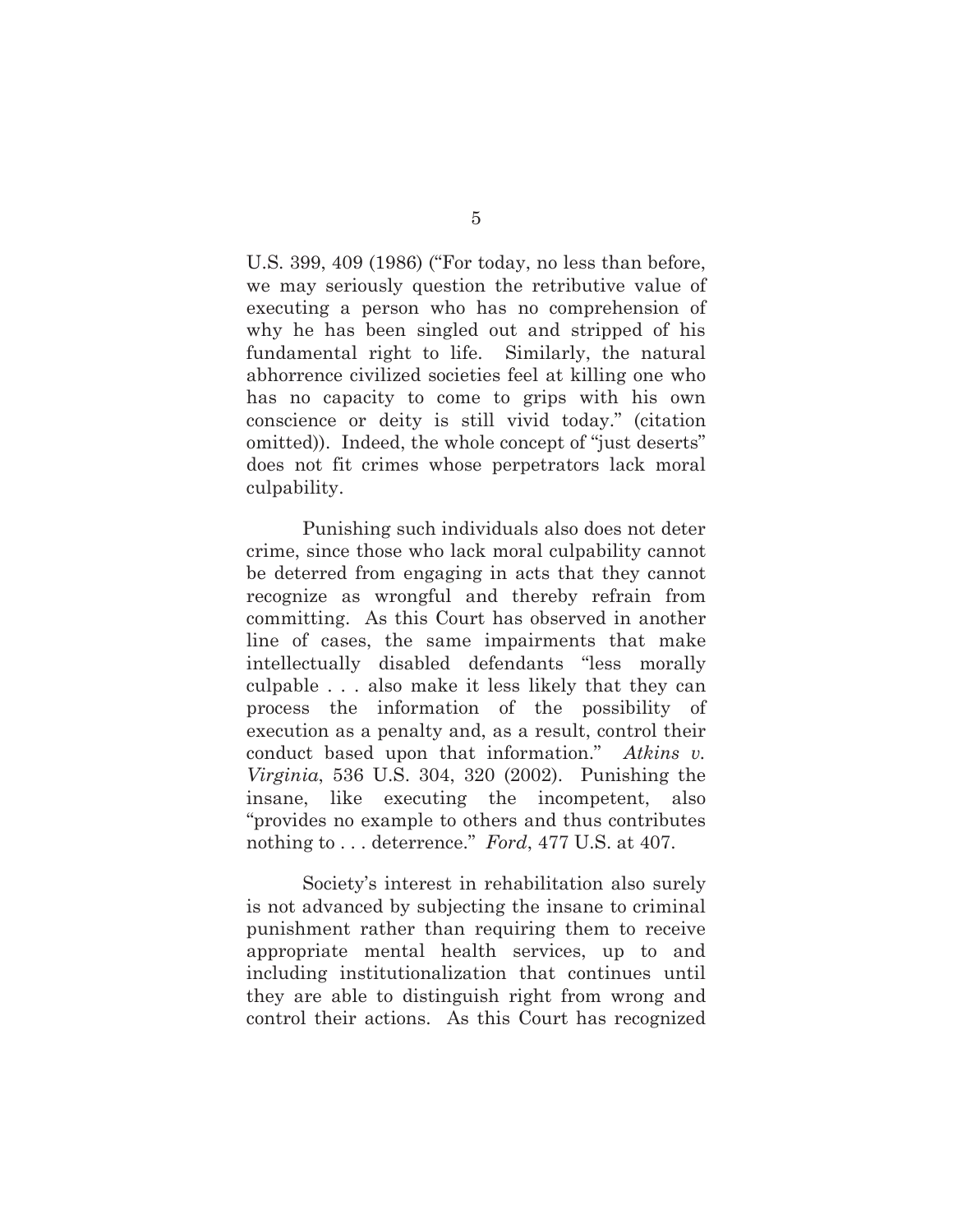in another context, denying a person access to the "rehabilitative services" he needs "makes the disproportionality of the sentence all the more evident"—even more so where the sentence, such as death, "forswears altogether the rehabilitative ideal." *Graham v. Florida*, 560 U.S. 48, 74 (2010).

Finally, the goal of incapacitation likewise is not served when insane persons are sentenced, not to receive the mental health treatment they need, but to a prison where they likely will not receive it. Insane persons sent to prison also are held there, not until they are deemed well enough to reenter the community, but until expiration of a fixed term regardless of their level of sanity or dangerousness. *See Jones v. United States*, 463 U.S. 354, 368 (1983) (by contrast, a state may continue to hold an insanity acquittee until "he has recovered his sanity or is no longer dangerous"). Because none of the four rationales for criminal punishment applies to persons who lack the ability to distinguish right from wrong and to control their behavior accordingly, society is not justified in, nor does it benefit from, punishing them. Criminal punishment of such individuals violates principles of fundamental fairness and due process.

### **B. The Insanity Defense Historically Has Protected from Criminal Punishment Individuals Who Lack Moral Culpability**

The traditional insanity defense has long prevented society from visiting unjust punishment on people who are not morally culpable for their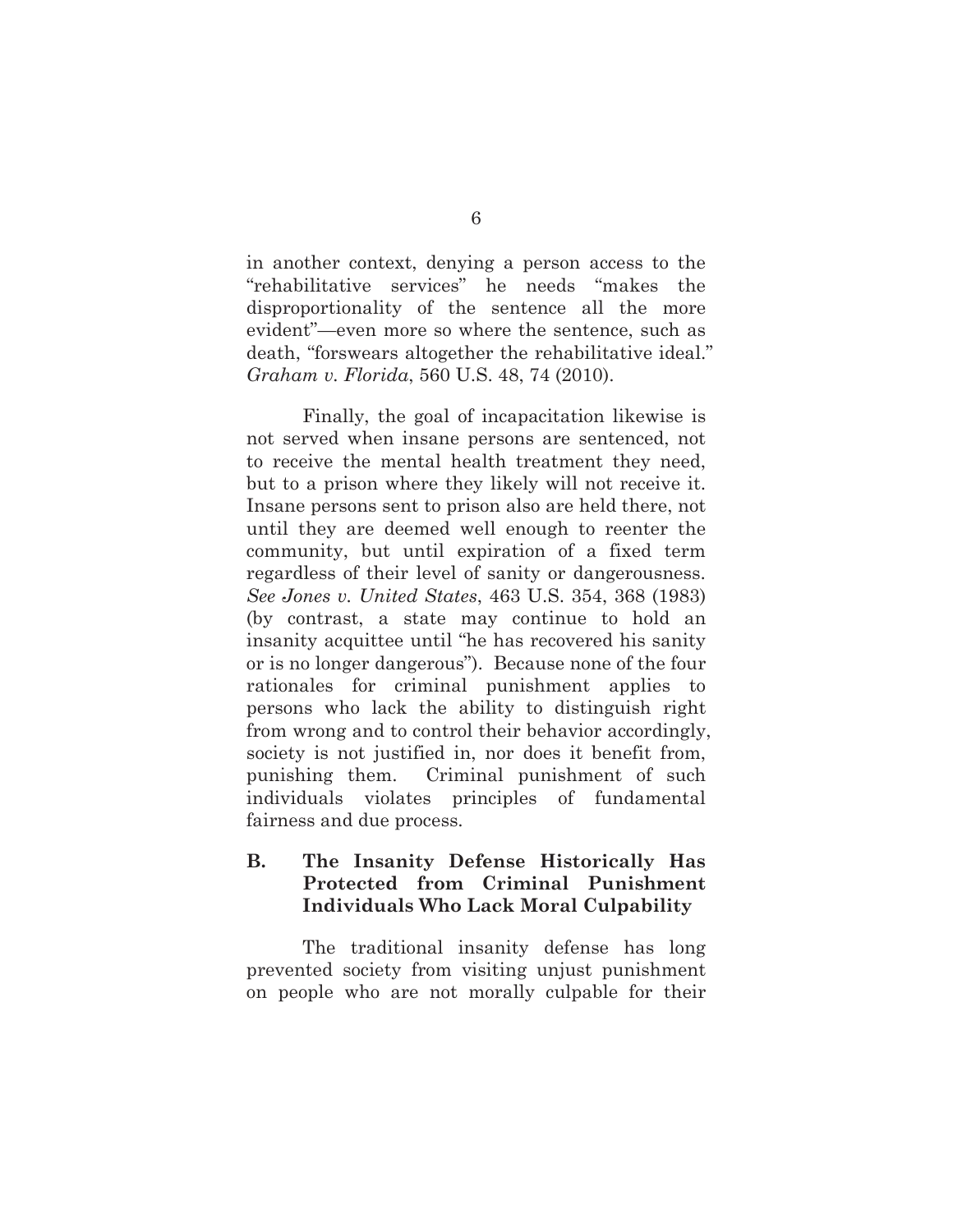actions. Indeed, the historical roots of this protection are exceptionally lengthy and extensive.

The insanity defense, which has deep roots in ancient Hebrew, Greek, and Roman legal doctrines, was further developed in early English common law as a "tool for pardon" to "protect those who lacked 'full reasoning powers and were deprived of moral responsibility.'" R. Michael Shoptaw, *M'Naghten Is a Fundamental Right: Why Abolishing the Traditional Insanity Defense Violates Due Process*, 84 MISS. L. J. 1101, 1106 (2015) (quoting Rudolph Joseph Gerber, The Insanity Defense 9 (1984)).

By the fourteenth century, insanity was recognized as a complete defense to a criminal charge under English law. *See* Brian E. Elkins, *Idaho's Repeal of the Insanity Defense: What Are We Trying to Prove?*, 31 Idaho L. Rev. 151, 161 (1994). By the sixteenth century, English courts were employing tests to determine whether criminal defendants were able to distinguish between "good and evil." Shoptaw, *supra*, at 1107 (quoting Gerber, The Insanity Defense, *supra*, at 10). At the time of America's independence, the notion of moral culpability as a prerequisite for criminal punishment was an ingrained principle in English law. *See* 1 W. Hawkins, Pleas of the Crown 1–2 (7th ed. 1795) ("[T]hose who are under a natural disability of distinguishing between good and evil, as . . . ideots and lunaticks, are not punishable by any criminal prosecution whatsoever."); 4 W. Blackstone, Commentaries on the Laws of England 25 (1769) ("[A] total idiocy, or absolute insanity, excuses from the guilt, and of course from the punishment, of any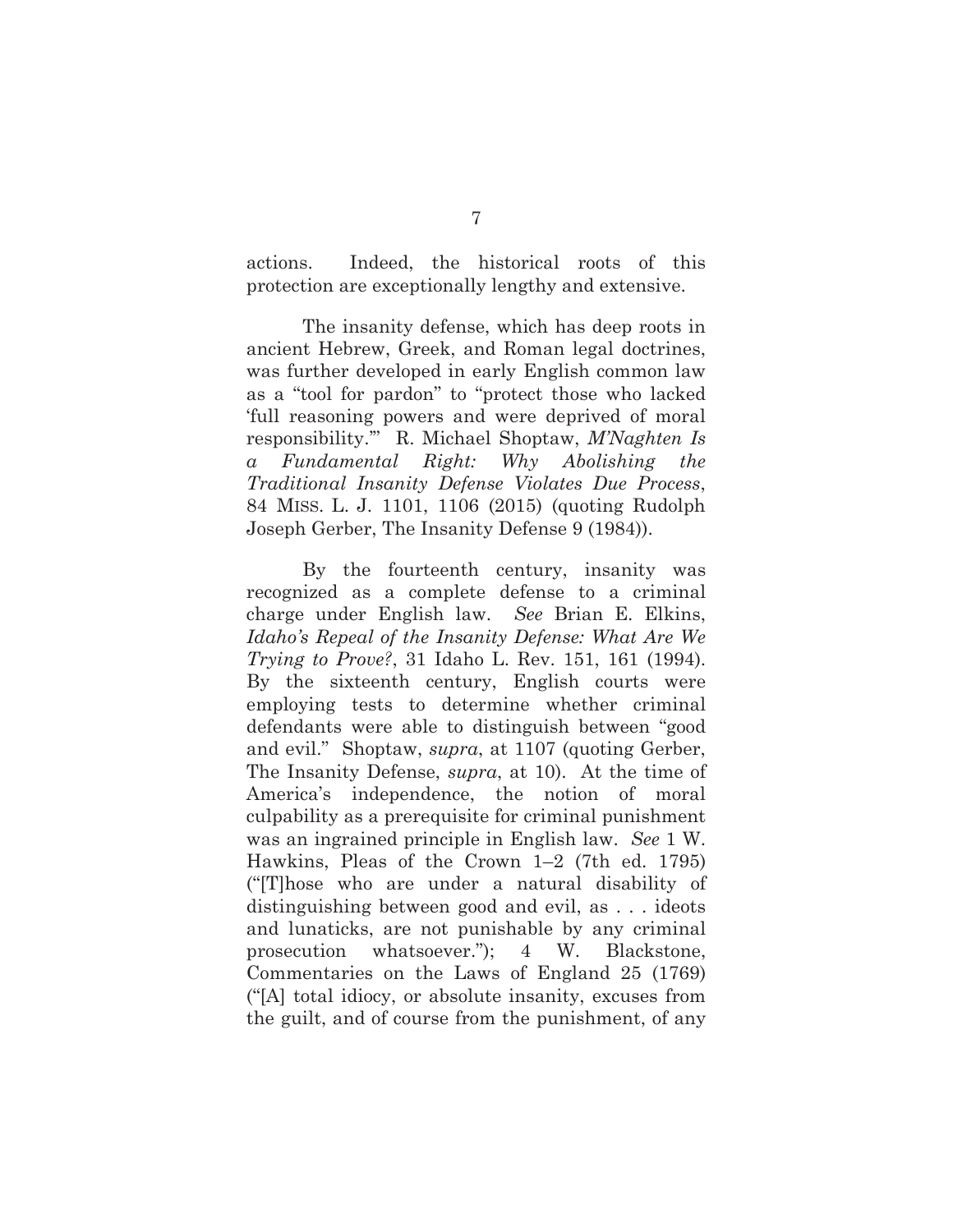criminal action committed under such deprivation of the senses  $\dots$ .").

In 1843, *M'Naghten's Case* held that a defendant is not guilty by reason of insanity if,

> at the time of the committing of the act, the party accused was laboring under such a defect of reason, from disease of the mind, as not to know the nature and quality of the act he was doing; or, if he did know it, that he did not know he was doing what was wrong.

8 Eng. Rep. 718 (H.L. 1843).

Today, nearly every state uses an insanity test that incorporates a moral capacity component. *See Clark v. Arizona*, 548 U.S. 735, 750–52 (2006). Most states use a test based on one of three models, each of which expressly or in practice includes such a component: (1) the *M'Naghten* test; (2) the American Law Institute's Model Penal Code test, which looks to defendants' "substantial capacity" to "appreciate the criminality of [their] conduct or to conform [their] conduct to the requirements of law"; or (3) the "product" test, which provides that a defendant cannot be liable for criminal acts that were the product of a mental disease or defect. *See* Shoptaw, *supra*, at 1110 (alterations in original) (quoting Model Penal Code § 4.01). The availability of an insanity defense for defendants who lacked moral capacity at the time of their offense thus not only has deep historical roots, but also remains a nearly unanimous practice among the states today.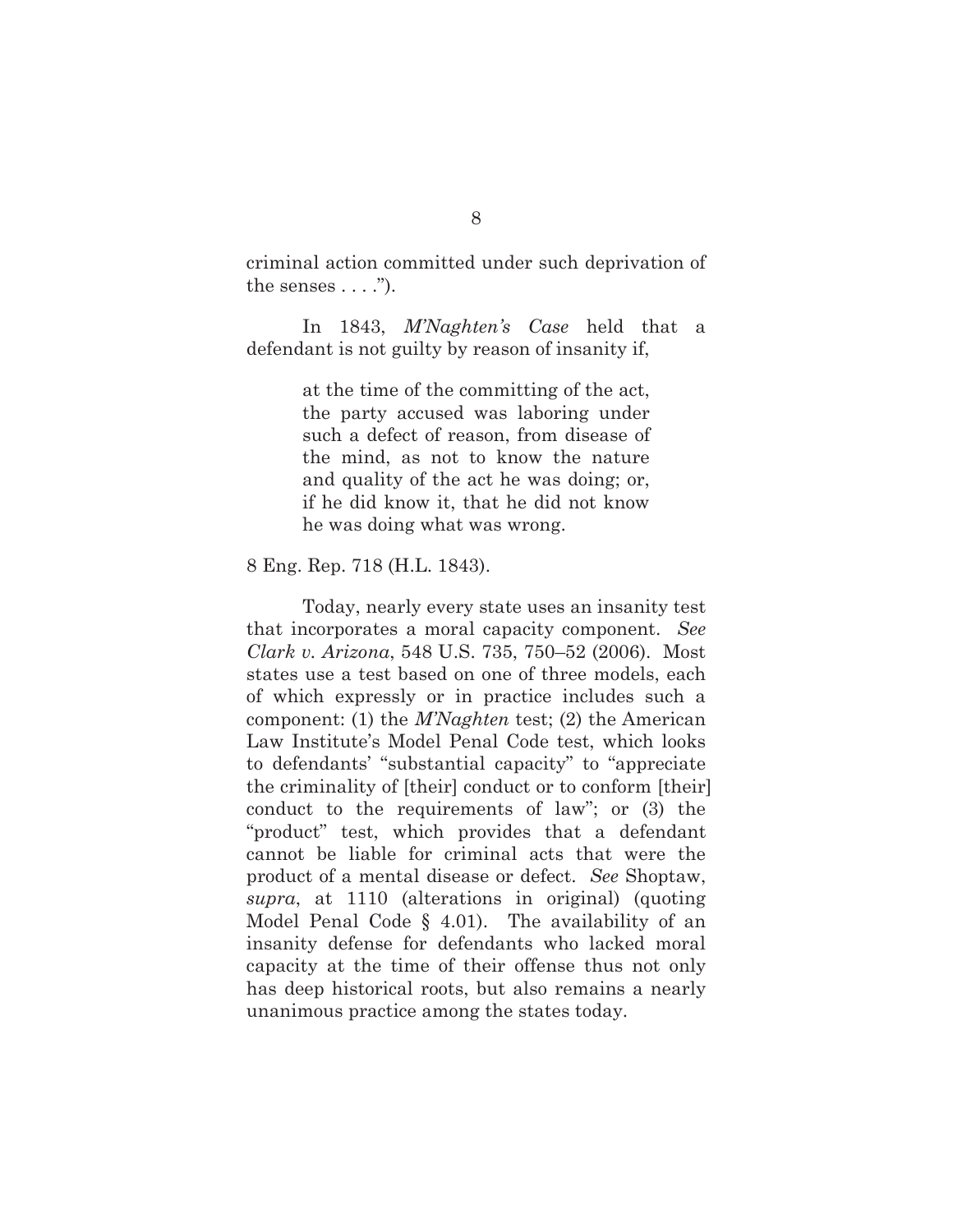### **II. ABOLISHING THE INSANITY DEFENSE, AS KANSAS HAS DONE, ALLOWS PEOPLE WHO LACK MORAL CULPABILITY TO BE IMPRISONED AND EXECUTED**

Before 1996, defendants in Kansas, consistent with the practice in most other states, could raise an insanity defense under the *M'Naghten* rule. *See State v. Baker*, 819 P.2d 1173, 1187 (Kan. 1991). But Kansas law now provides that "[m]ental disease or defect" is "a defense to a prosecution under any statute" only to the extent that it shows "that the defendant . . . lacked the mental state required as an element of the offense charged." Kan. Stat. Ann. § 22-3220 (2009). 2 Consequently, Kansas law permits imprisoning and even executing people based on actions for which they are not morally culpable, even though historically—and in nearly every state today—the same lack of moral culpability has been a defense to criminal responsibility.

Kansas's purported "*mens rea* approach" "eliminate[s] the insanity defense," as the State's highest court has recognized. *State v. Jorrick*, 4 P.3d 610, 618 (Kan. 2000). As a practical matter, the critical shortcoming of this approach is that "[t]he *mens rea* element of a crime generally assesses only whether persons intended to complete the act performed." Elizabeth Bennion, *Death Is Different No Longer: Abolishing the Insanity Defense Is Cruel* 

<sup>2</sup> The Kansas legislature tweaked the language of § 22-3220 in a 2011 recodification, but the language of § 21-5209 is substantially identical.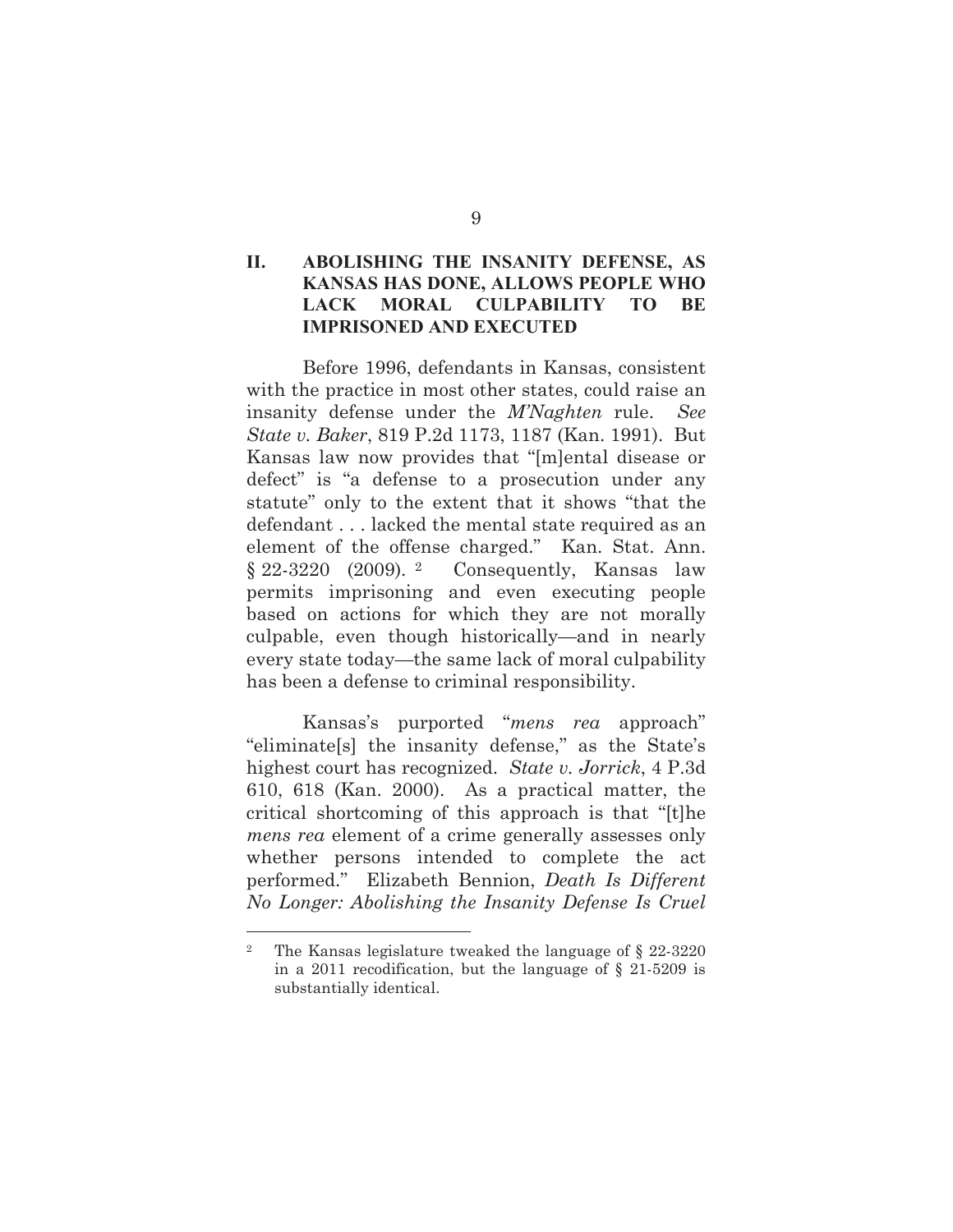*and Unusual under Graham v. Florida*, 61 DePaul L. Rev. 1, 54 (2011). It does not address "whether [a] person was so delusional that they did not understand the act was wrong." *Id.* For that reason, "[o]nly in the rare case . . . will even a legally insane defendant actually lack the requisite mens rea purely because of mental defect." *United States v. Pohlot*, 827 F.2d 889, 900 (3d Cir. 1987). After all, even "a man who commits murder because he feels compelled by demons still possesses the mens rea required for murder." *Id.* The criminal conviction of such defendants is inconsistent with the requirements of due process.

To be sure, where the insanity defense is available it has been invoked only rarely, and has succeeded even more rarely. Indeed, studies show that less than one percent of defendants charged with a felony ever raise the insanity defense—and that, where it is raised, the insanity defense is more likely to fail than not. *See, e.g.*, Carmen Cirincione et al., *Rates of Insanity Acquittals and the Factors Associated with Successful Insanity Pleas*, 23 Bull. Am. Acad. Psychiatry L. 399, 402 (1995); Lisa A. Callahan et al., *The Volume and Characteristics of Insanity Defense Pleas: An Eight-State Study*, 19 Bull. Am. Acad. Psychiatry L. 331, 334 (1991); Richard A. Pasewark, *Insanity Pleas: A Review of the Research Literature*, 9 J. Psychiatry & L. 357, 361– 66 (1981). But the fact that the insanity defense is rare and its success even more so provides no justification for precluding it in the exceptional circumstances where it is implicated.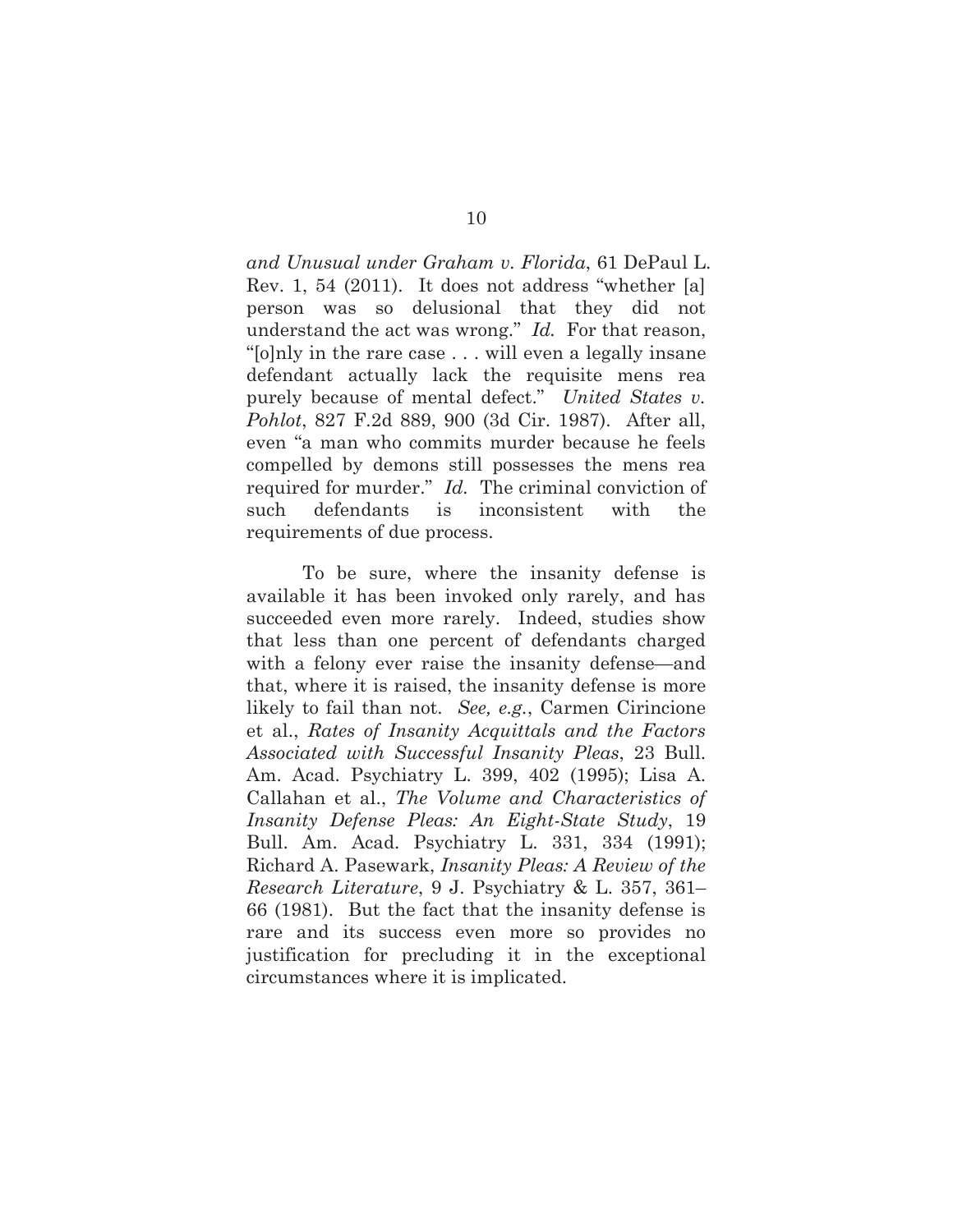Indeed, in numerous cases, courts across the nation have granted relief based on the longstanding recognition that the Constitution does not permit imposing criminal sanctions on individuals who lack moral capacity and are therefore insane. These cases, including those discussed below, illustrate the practical consequences of Kansas's approach. each case, while the defendant had *cognitive* capacity and thus could form the *mens rea* to perform the acts at issue, the defendant's mental disorder deprived him or her of the capacity to understand that the acts were wrong or to conform his or her conduct to that understanding. Defendants like these need appropriate treatment—typically including a lengthy period of institutionalization—rather than imprisonment. But in Kansas today, these same defendants cannot raise an insanity defense and can be found guilty and sentenced to prison—or, as here, death—despite their lack of moral culpability.

**"Satanic delusion" cases:** One recurring pattern in insanity cases involves defendants suffering from a "Satanic delusion"—a belief that they literally were killing Satan or a similar demonic being. In *State v. Hudson*, for example, the Tennessee Court of Criminal Appeals reversed Laura Ann Hudson's convictions for arson and firstdegree murder because the court found that, under Tennessee's insanity test, the State had failed to prove Hudson "was capable of appreciating the wrongfulness of her conduct and conforming her conduct to the requirements of the law." No. 01C01- 9508-CC-00270, 1999 WL 77844, at \*8 (Tenn. Crim. Ct. App. Feb. 19, 1999). Hudson had told police that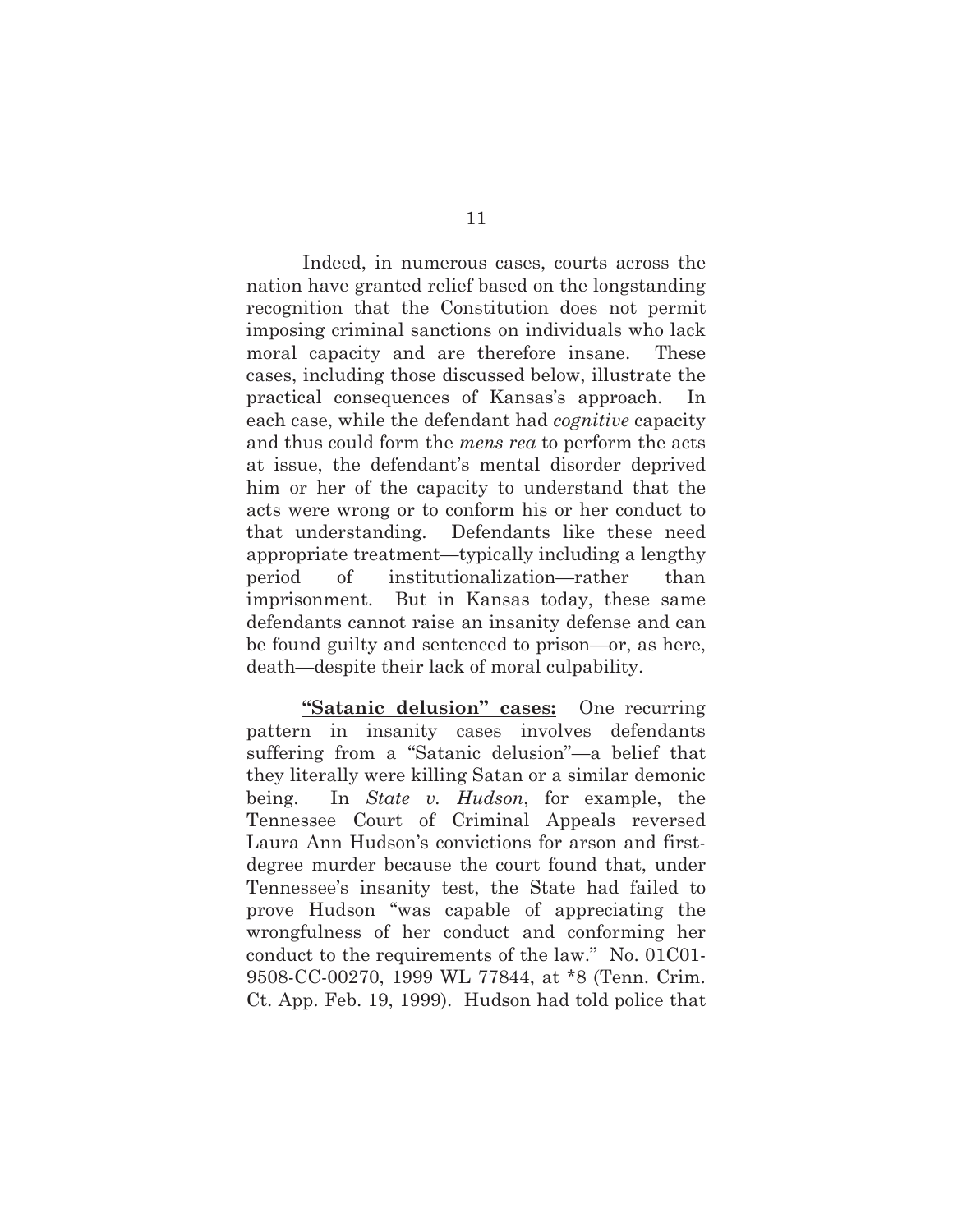the victim was the "son of Satan," and that God had instructed her to kill him and "battle the Devil." *Id.* at \*1. All three mental health experts who testified at trial agreed that Hudson was legally insane, and lay witnesses described numerous instances of her bizarre behavior. *Id.* at \*7. Months before the killing, for example, Hudson expressed the belief that she was "God's favorite angel" and claimed she could see the future. *Id.* at \*2. Hudson told another witness on two separate occasions that she was "being tormented by the Devil." *Id.* at \*4. Another witness "recalled an incident where [Hudson] brought china, jewelry, and other items to [the witness's] home and broke them over a garbage can." Id. at  $*3$ . Even the testimony of the State's lay witnesses "[was] supportive of [Hudson's] bizarre behavior"; for example, "laying a crucifix on her pregnant sister's stomach," "staying up all night to color," and claiming to have a "conversation with the Devil at a bar." *Id.* at \*8. The court remanded for entry of a judgment of "not guilty by reason of insanity" and the initiation of judicial commitment proceedings under state law. *Id*.

In another Satanic delusion case, *State v. Armstrong*, the Louisiana Supreme Court reversed Freddie Armstrong's murder conviction because the court found that the evidence of his insanity was so great that "a rational juror could not have reached a contrary decision." 671 So. 2d 307, 313 (La. 1996). At trial, four out of the five psychological experts who testified concluded that Armstrong's mental illness rendered him incapable of distinguishing right from wrong at the time of the offense. *See id.*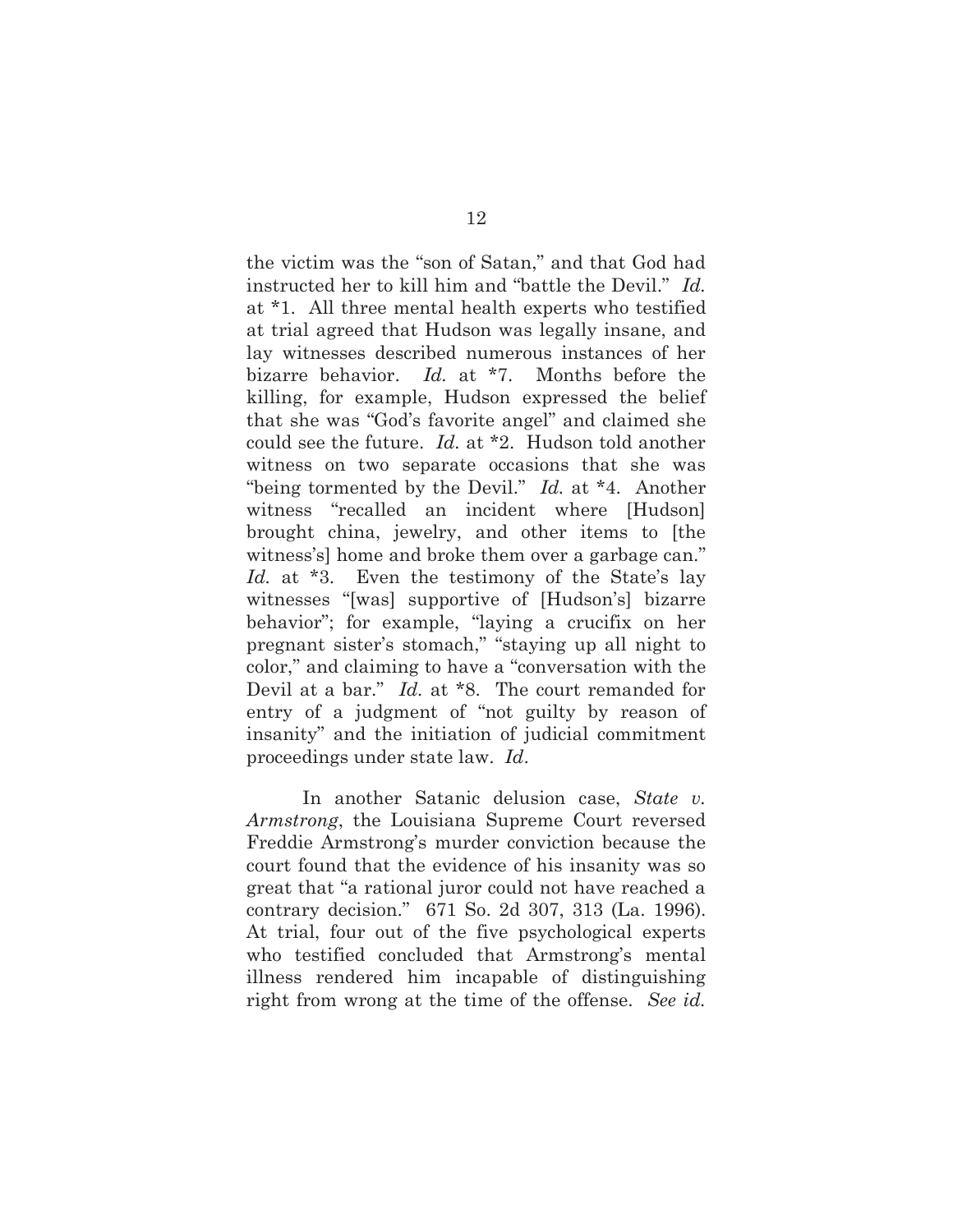at 308. The court noted that the evidence showed a "twenty-five year history of mental illness" involving "delusions, auditory hallucinations, religious obsessions and occasional psychotic episodes." *Id.* at 308, 312. The court found that, at the time of the crime, Armstrong was under the delusion that the victim was the anti-Christ. *Id.* at 311. Moreover, the circumstances of the killing strongly contradicted any conclusion that he "knew he was doing wrong at the time." *Id.* at 313; *see also, e.g.*, *State v. Peters*, 643 So. 2d 1222, 1226 (La. 1994) (defendant "show[ed] he was unable to distinguish between right and wrong" where, among other things, he assumed officers were confronting him "to serve a commitment order, and not because he had just shot his estranged wife," and made no attempt to conceal the gun).

**Cases involving delusions of a command from God:** A related (and sometimes overlapping) set of cases involves individuals who acted on a delusional belief that they were following a direct command from God. As the Supreme Court of Colorado has observed, "the 'deific-decree' delusion" is important to consider in "assessing a person's cognitive ability to distinguish right from wrong" since, "[i]f a person insanely believes that 'he has a command from the Almighty to kill, it is difficult to understand how such a man can know that it is wrong for him to do it.'" *People v. Serravo*, 823 P.2d 128, 139–40 (Colo. 1992) (first quoting *State v. Crenshaw*, 659 P.2d 488, 494 (Wash. 1983); and then quoting *People v. Schmidt*, 110 N.E. 945, 948 (N.Y. 1915)).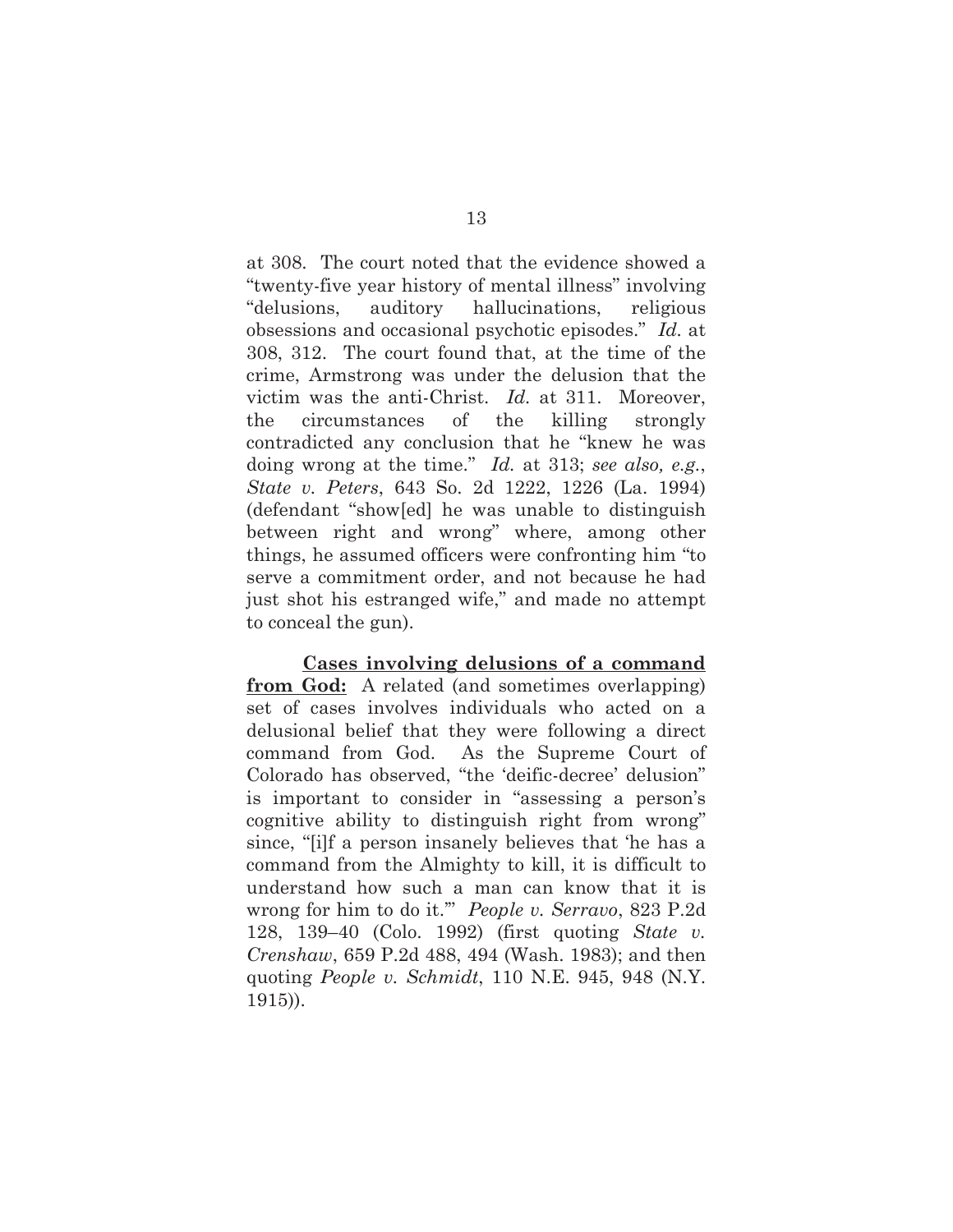The *Serravo* case provides a vivid illustration of the "deific-decree delusion." After Robert Pasqual Serravo's wife suffered a non-fatal stabbing in her sleep, she found letters that Serravo had written, stating that "[o]ur marriage was severed on Mother's Day when I put the knife in your back," that "I have gone to be with Jehovah in heaven for three and onehalf days," and that "I must return for there is still a great deal of work to be done." *Id.* at 130–31 (alteration in original). Confronted about the letters, Serravo told his wife that "God had told him to stab her in order to sever the marriage bond." *Id.* at 131. At trial, several experts opined that Serravo suffered from mental illness that prevented him from distinguishing between right and wrong. *Id.* at 131– 32. The jury returned a verdict of not guilty by reason of insanity. *Id.* at 132. On appeal,<sup>3</sup> the Supreme Court of Colorado held that "a defendant may be judged legally insane where, as here, the defendant's cognitive ability to distinguish right from wrong with respect to an act charged as a crime has been destroyed as a result of a psychotic delusion that God has ordered him to commit the act." *Id.* at 130.

<sup>3</sup> The State appealed pursuant to a Colorado statute that authorizes the prosecution to "appeal any decision of a court in a criminal case upon any question of law." *Id.* at 130 n.1; Colo. Rev. Stat. Ann. § 16-12-102. The Supreme Court of Colorado held, *inter alia*, that federal and state double jeopardy principles prohibited the defendant's retrial on the issue of insanity. *See Serravo*, 823 P.2d at 130.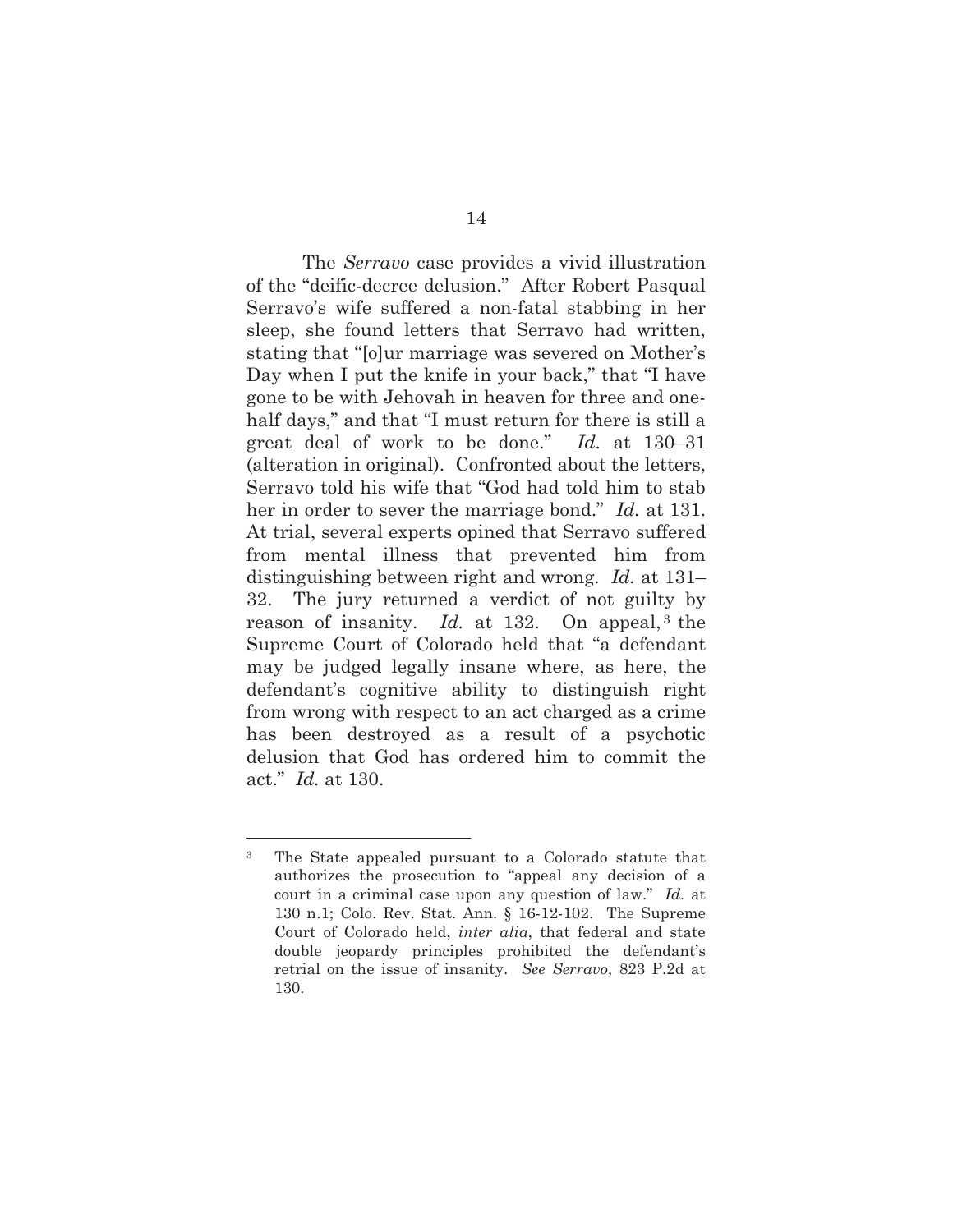In *People v. Skinner*, another case involving such a delusion, the Supreme Court of California reversed Jesse Skinner's second-degree murder conviction where the trial court found, "on clearly sufficient evidence," that he "could not distinguish right and wrong." 704 P.2d 752, 764 (Cal. 1985). As a result of Skinner's mental illness, the trial court found, he held a delusional belief that he had "a Godgiven right to kill" his wife, and believed his doing so was "with complete moral and criminal impunity" and "not wrongful because it is sanctified by the will and desire of God." *Id.* at 754–55.

The California Supreme Court held that under the State's insanity test, a defendant could establish insanity based on a showing that he "was incapable" *either* "of knowing or understanding the nature and quality of his or her act" *or* "of distinguishing right from wrong" at the time of the offense. *Id.* at 753 (quoting Cal. Pen. Code § 25(b)). Based on the record, the high court found that although Skinner "knew he was committing an act . . . that would, and was intended to, kill a human being," he "was not able to comprehend that the act was wrong because his mental illness caused him to believe that the act was not only morally justified but was expected of him." *Id.* at 760.

So too in *State v. Cameron*, the Supreme Court of Washington reversed Gary Cameron's conviction for first-degree murder, holding that the jury had been erroneously prevented from considering Cameron's insanity defense based on his delusional belief that he was following a command from God. 674 P.2d 650 (Wash. 1983). The court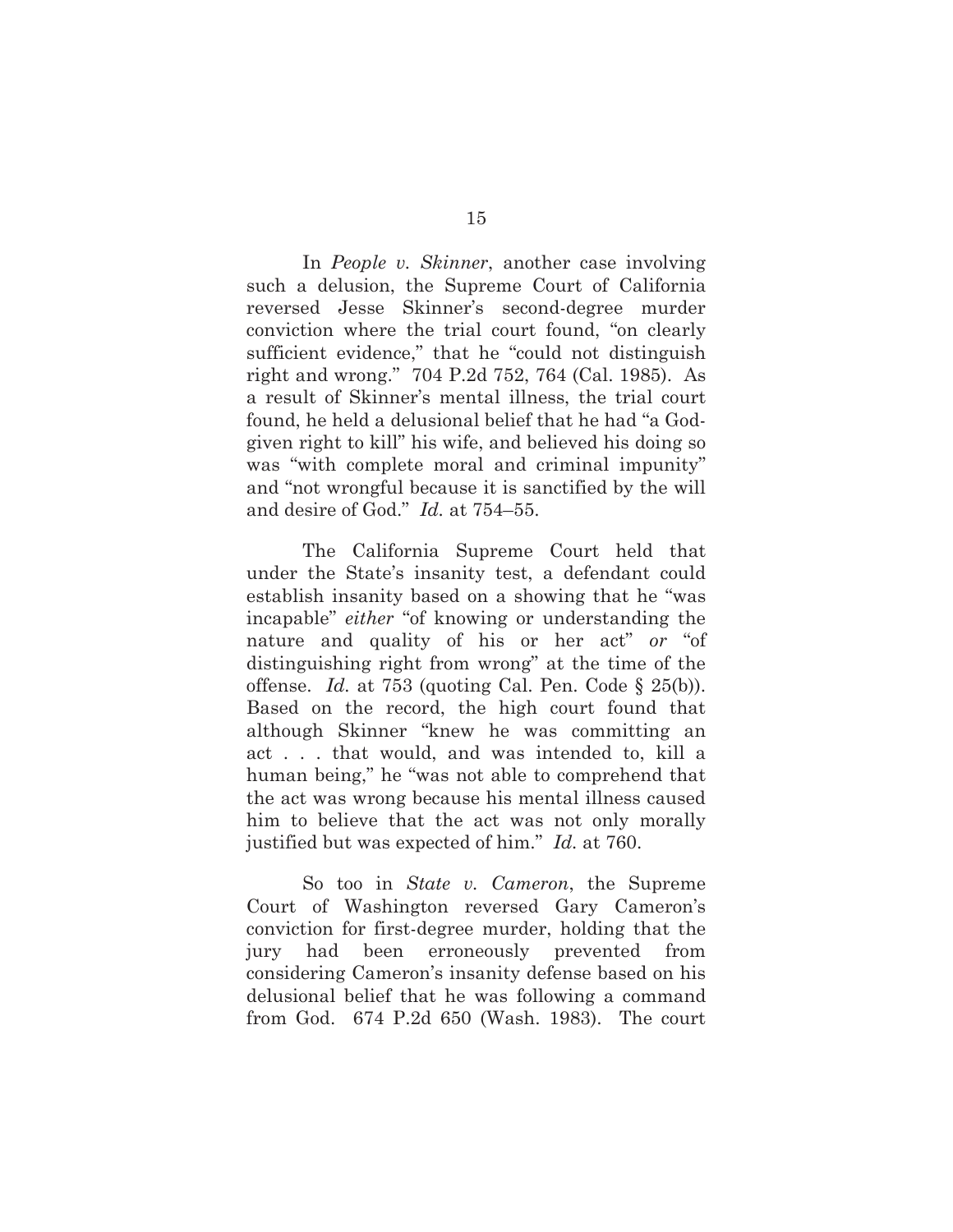found that while Cameron appeared to understand his actions in killing his stepmother, and intended their natural consequences, he could not distinguish between right and wrong at the time of his act due to delusions that the act was ordained by God. The court noted that after the crime, Cameron made no attempt to conceal the victim's body, and was seen downtown "wearing only a pair of women's stretch pants, a woman's housecoat, a shirt and no shoes." *Id.* at 651. The following day, police apprehended him "wander[ing] along the shoulder of" the interstate "wearing only the stretch pants and one shoe," such that he was actually "thought to be an escapee from a nearby mental hospital." *Id.* Cameron promptly confessed, stating among other things that his stepmother had practiced "sorcery" and "witchcraft" and that while he knew his act was against the law, "as far as right and wrong in the eye of God," he felt he had done "no particular wrong." *Id.* at 651–52.

All four testifying psychological experts agreed that Cameron "believed he was an agent of God, required to carry out God's directions," and that Cameron "believed God commanded him to kill his stepmother and that he was therefore obligated to kill the 'evil spirit.'" *Id.* at 652. The experts also agreed that "while [Cameron] technically . . . understood the mechanical nature of the act, he did not have the capacity to discern between right and wrong with reference to the act." *Id.* at 653.

In overturning Cameron's conviction, the Supreme Court of Washington observed that the jury had been instructed that the ability to tell right from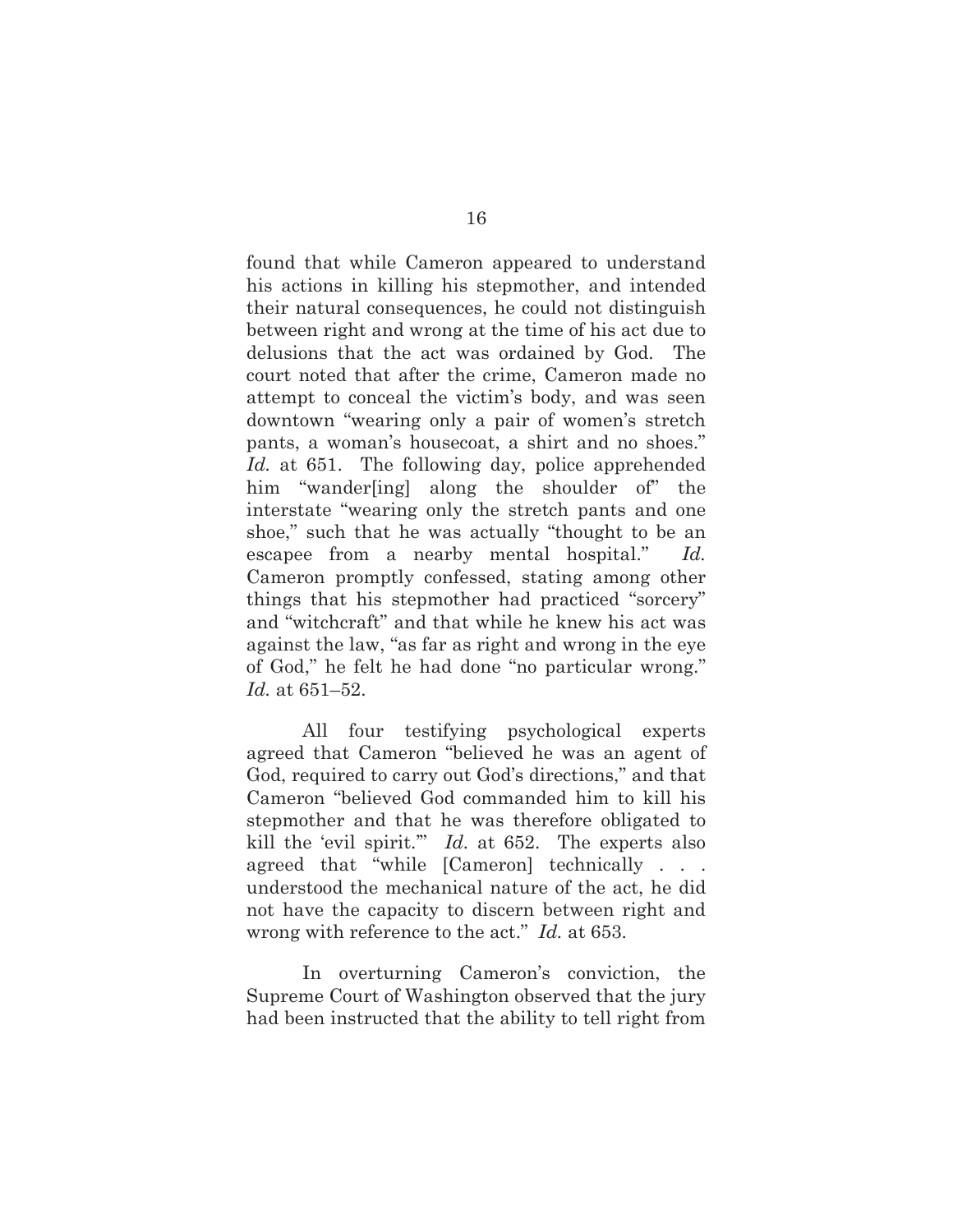wrong referred only to knowledge that an act was contrary to law. *See id.* Noting that "one who believes that he is acting under the direct command of God is no less insane because he nevertheless knows murder is prohibited by the laws of man," the court held that the jury instruction as given impermissibly deprived Cameron of an opportunity to present an insanity defense based on the delusion that he was acting under just such a command. *Id*. at 654.

**Cases involving other delusions and psychotic episodes:** Still other defendants have obtained relief based on the insanity defense due to various delusions and psychotic episodes that deprived them of moral capacity. In *State v. Wilson*, for example, the Supreme Court of Connecticut reversed Andrew Wilson's conviction for murder where the trial court had failed to give an appropriate jury instruction regarding whether Wilson had the capacity to understand the wrongfulness of his conduct. 700 A.2d 633, 635 (Conn. 1997). Wilson had, for months, harbored delusions that the eventual victim and his son were conspiring to destroy his life in all manner of ways. Among other things, Wilson believed they "had poisoned him with methamphetamine and had hypnotized him in order to obtain control of his thoughts." *Id.* at 636. Wilson also believed that the victim was "the mastermind of a large organization bent on controlling the minds of others" and that he and his son were responsible for the deaths of Wilson's mother and several family dogs, as well as for a variety of personal problems Wilson had. *Id.*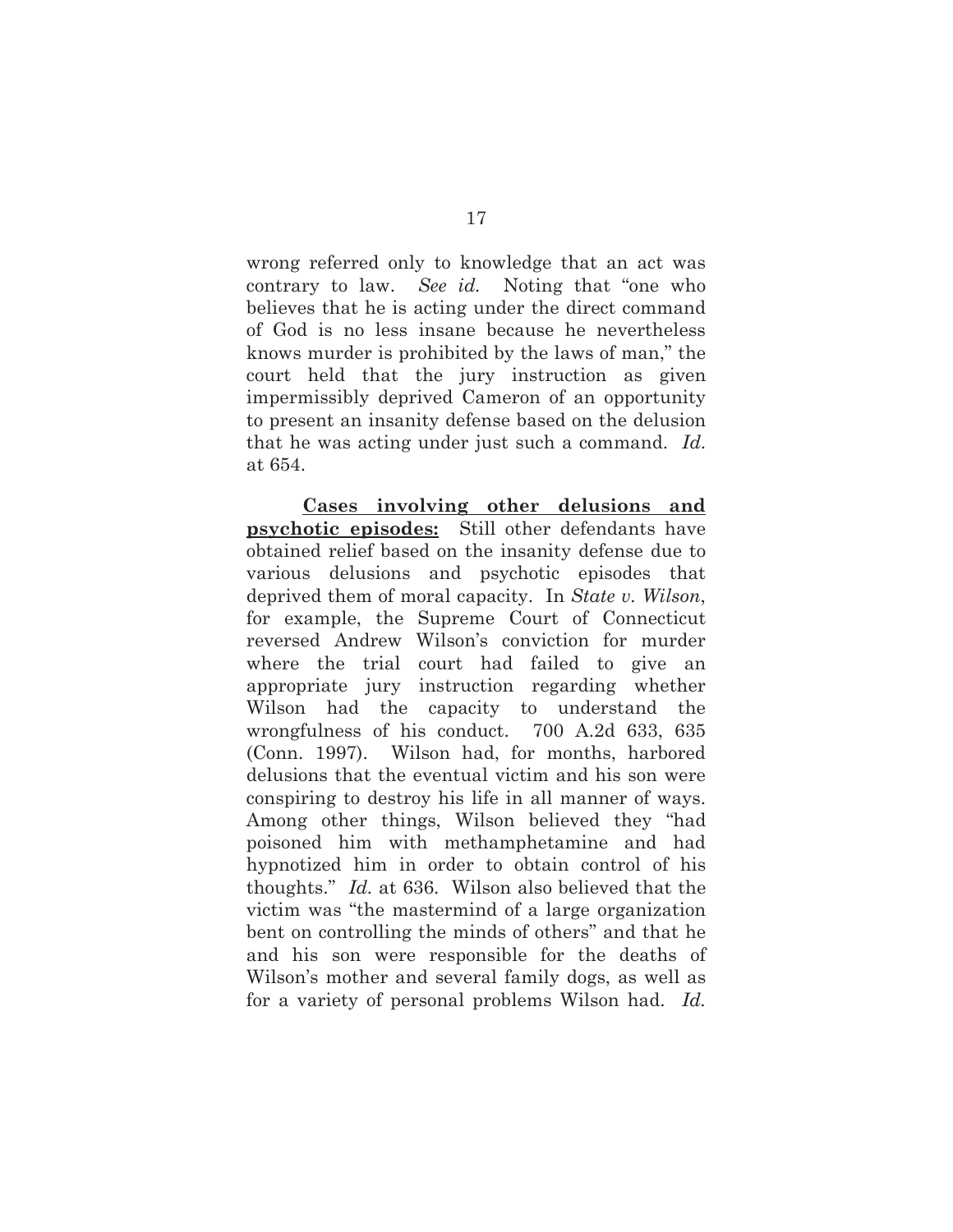Wilson repeatedly called the police over a period of months to ask them to stop the victim and his son, but they informed him that it was impossible to investigate his allegations. Finally, one day, Wilson quarreled with the victim and ultimately shot and killed him. Later that day, he entered the local police headquarters, repeated his numerous allegations against the victim, and said he had shot the victim because he "had to do it." *Id.*

The Connecticut high court, analogizing Wilson's case to the cases involving defendants who believed they were operating under commands from God, held that Wilson was entitled to a jury instruction that he was insane at the time of his act if he could establish that he acted under a delusional belief that society "would not have morally condemned his actions." *Id.* at 640.

Similarly, in *State v. Gerone*, a Louisiana appellate court reversed the conviction for armed robbery of John Gerone, a deeply disturbed individual suffering from numerous delusions. 435 So. 2d 1132, 1137 (La. Ct. App. 1983). Gerone's mother testified that he had told his parents that he had been approached by federal agents who "hypnotized" him and "wanted him to work for the CIA in an occult." *Id.* at 1135. She recalled that, one night, she found him sitting fully dressed with a suitcase packed, waiting for the imagined agents to pick him up. *Id.* at 1135–36. On other occasions, he told his mother that he had become "psychic" and "was not of this world," and said "he was getting messages from flying saucers; that airplanes dipped their wings when they passed by to acknowledge him;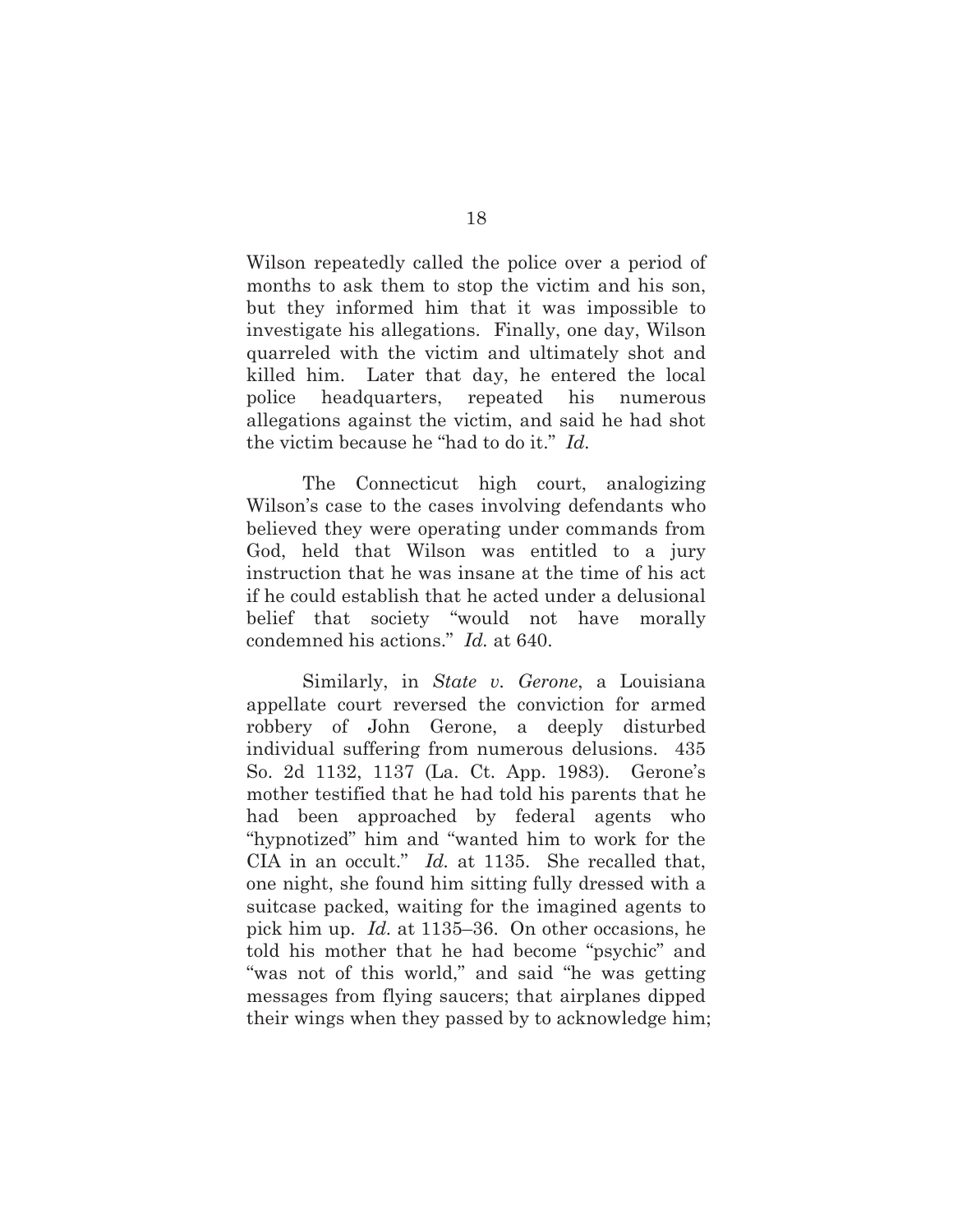and that one day a helicopter was going to pick him up in the back yard." *Id.* at 1136. Gerone "spent long periods of time in his room, could not hold a job, and would not eat." *Id.* During the criminal act of which he was convicted—a bank robbery—Gerone also demonstrated peculiar behavior, including telling the bank manager that he had a criminal record, claiming that he was taking money "for his sick and dying mother," and returning some of the money before leaving "because he thought he was taking too much." *Id.* at 1132.

At trial, two psychiatrists testified that Gerone was unable to appreciate the wrongfulness of his armed robbery at the time of the act, due to the culmination of a severe psychosis. *See id.* at 1135– 36. Finding that "the state ha[d] presented no controverting evidence of merit that defendant was, in fact, sane and able to know right from wrong at the time of the commission of the crime," the court reversed Gerone's conviction and remanded for criminal commitment proceedings under Louisiana law. *Id.* at 1137.

In *United States v. Bobbitt*, the Court of Military Review found that the evidence was insufficient to establish beyond a reasonable doubt that Sergeant Thomas E. Bobbitt, accused of aggravated assault, burglary, and other offenses, was morally responsible for his actions. 48 C.M.R. 302 (1974). Both military and civilian mental health experts testified at trial that Bobbitt had schizophrenia that disrupted his moral capacity. *See id.* at 303–04. One psychiatrist "possessing impeccable professional credentials" testified that he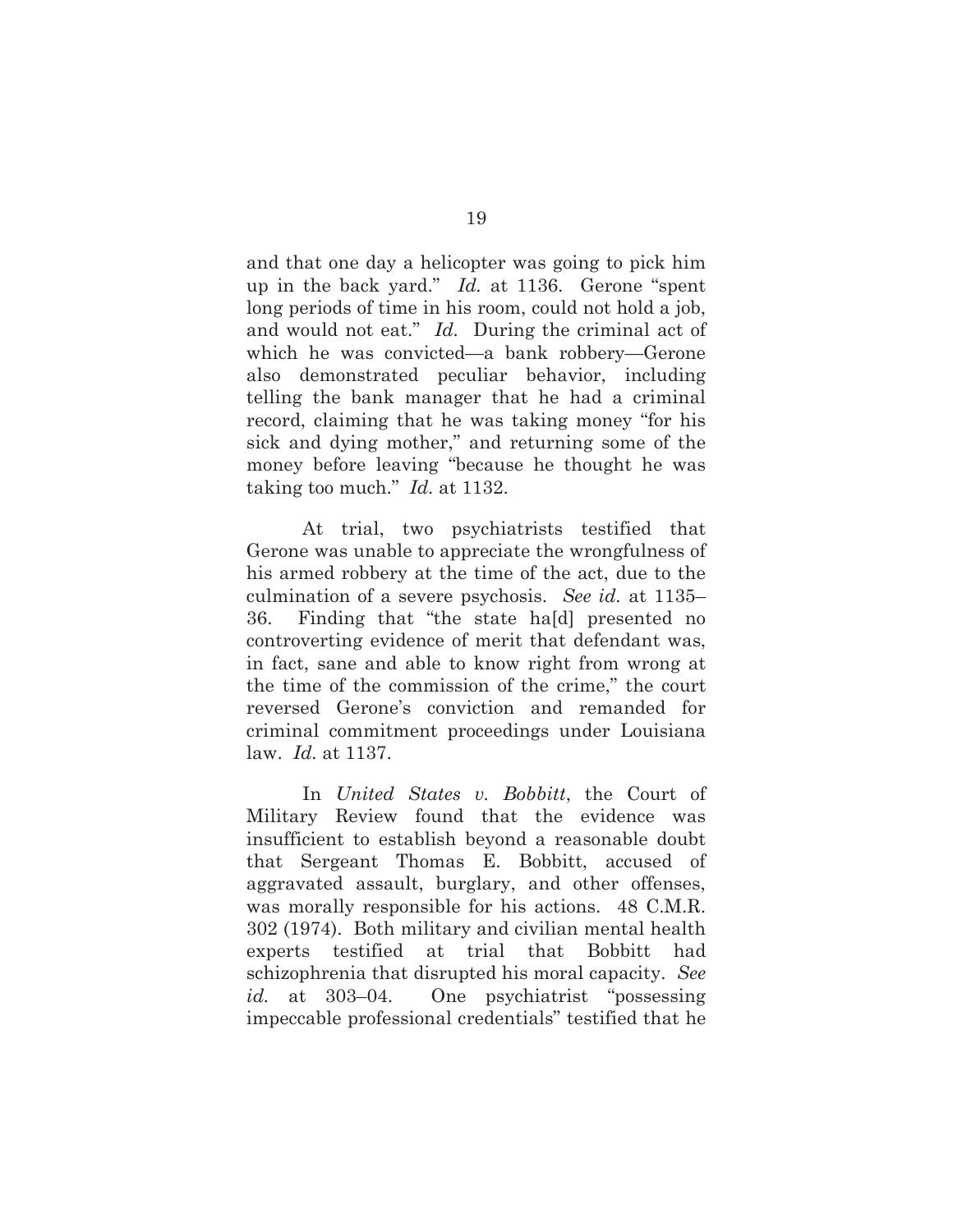believed "a '90 per cent probability' existed that the accused, at the time of the offenses, was unable to distinguish right from wrong and adhere to the right." *Id.* at 303.

In *State v. Rawland*, the Supreme Court of Minnesota reversed Frank Rawland's conviction for third-degree murder because Rawland was unable to distinguish between right and wrong at the time of the offense. 199 N.W.2d 774, 790 (Minn. 1972).4 Rawland had a long history of delusions. Among other things, on multiple occasions he had announced his candidacy for President of the United States by speaking into his AM radio—believing he could "transmit messages to the world" by this means—and had then been "disappointed when he rode his bicycle into downtown St. Cloud expecting to be greeted by crowds of well-wishers." *Id.* at 776. Rawland became convinced that his parents were equipped to spy on him with electronic devices and that they were part of a conspiracy to assassinate him. *Id.* at 777. The evidence showed that on the day Rawland killed his father, he discovered that his father had taken his gun, which Rawland understood as "a deliberate attempt on his father's part to render him defenseless against those who were plotting to take his life." *Id.* When he went to

<sup>4</sup> The court held that Rawland had met the State's *M'Naghten* test without specifying which prong. *See id*. As explained below, however, it is clear from the opinion that Rawland knowingly and intentionally killed his father, and that the only relevant question contested was whether Rawland understood that his act was wrong.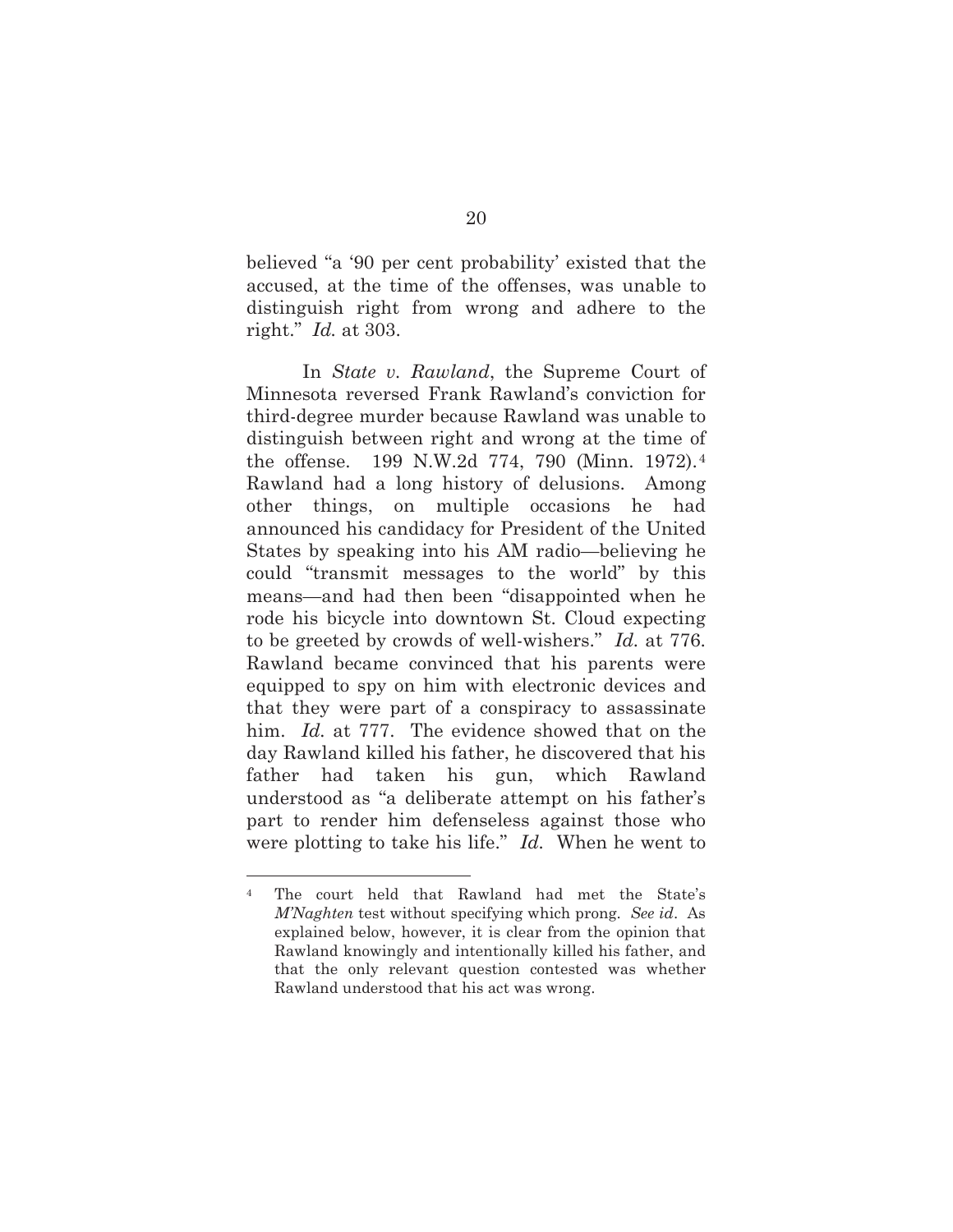confront his father, Rawland overheard him say over the phone—in a conversation unrelated to Rawland—"[h]e will have to be stopped," at which point Rawland stabbed his father, causing injuries that resulted in death the following day. *Id.*

The Minnesota court found that given the nature of Rawland's mental illness and his behavior over a number of years, it was clear that at times "he must have acted without knowing whether the act was right or wrong." *Id.* at 787. Evaluating Rawland's condition at the time he killed his father, the court found it particularly significant that "[a]ll experts," including the expert who had "the most contact with defendant over the years," "inferred that in application of the right-and-wrong test he was not at the time able to distinguish between right and wrong on an ethical basis." *Id.* at 788. The court emphatically rejected arguments that it should not consider this evidence, emphasizing that "a basic postulate of our criminal law is a free agent confronted with the choice between doing right and doing wrong and choosing freely to do the wrong." *Id.* 

A final example is *People v. Horn*. In that case, a California appellate court reversed defendant Betty Horn's conviction for vehicular manslaughter because the court found that she was incapable of distinguishing between right and wrong at the time of the incident. 158 Cal. App. 3d 1014, 1034 (1984). Horn had fueled her car at a gas station but lacked the means to pay the attendant, and told the attendant that someone was bringing money to her. *Id.* at 1017–18. When the attendant suggested Horn move her car so as not to block others, Horn pulled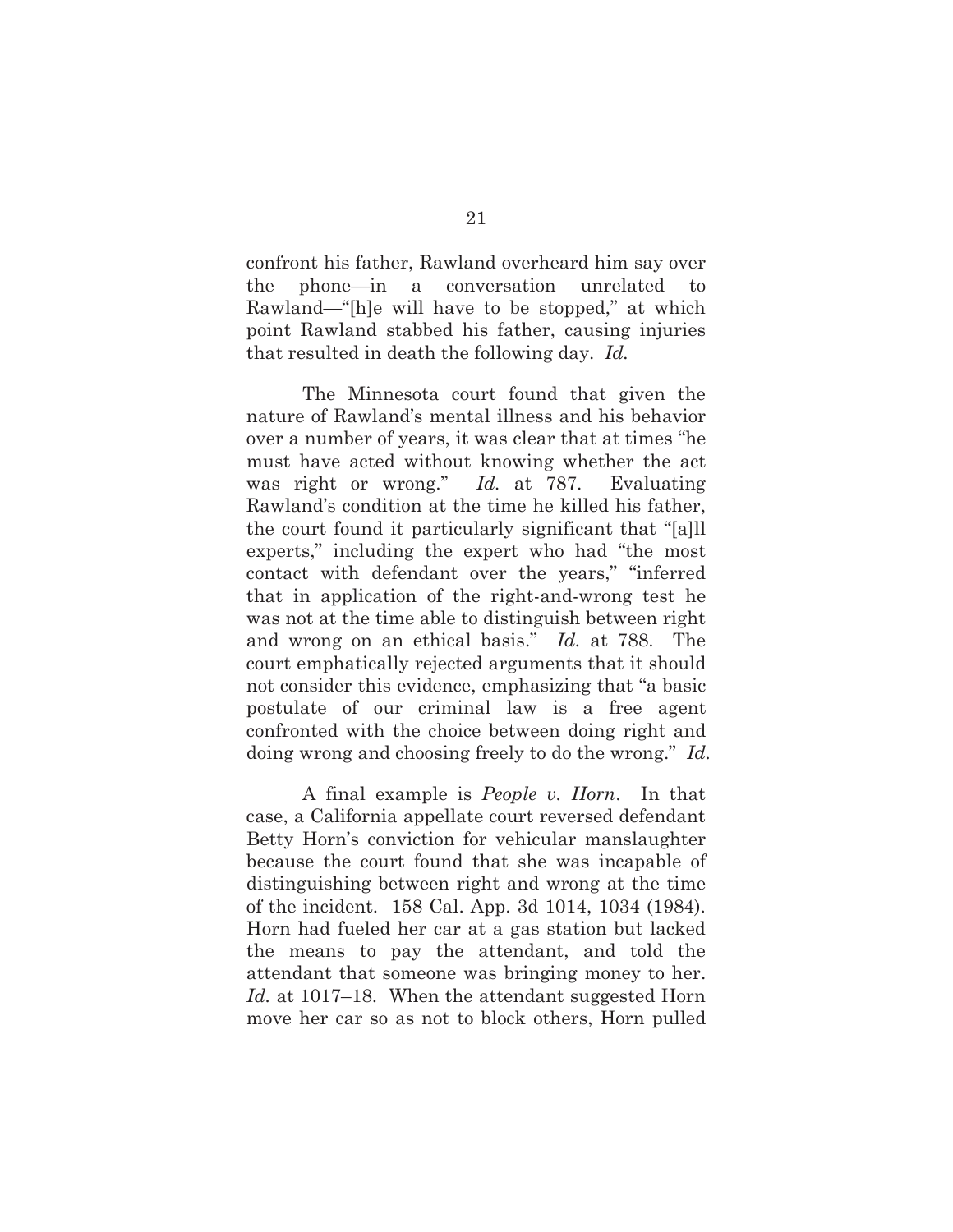out of the gas station, nearly striking another vehicle, before driving through a parking lot, across a cement border, into a field, into another parking lot, and finally onto the open road. *Id.* at 1018. Pursued by another attendant on a motorcycle as she approached a red light, Horn pumped the brakes but nonetheless entered the intersection, where she struck and killed another motorcyclist. *Id.*

At trial, it was "established beyond any doubt that [Horn] suffer[ed] from mental illness," characterized by one expert as a "manic-depressive disorder" which could manifest in, among other things, "impulsiveness, irrational thinking, grandiosity and irritability." *Id.* at 1018–19. Two experts testified that, based on her condition and the relevant circumstances, at the time of her acts Horn, in a manic state, would have been incapable of distinguishing right from wrong or acting in a morally responsible way. *See id.* The appeals court observed that "[t]here was no real evidence that [Horn] could not understand the nature and quality of her act," as "it [was] clear that she was aware that she was driving her car, was being followed by the gas station attendant on his motorcycle, and that she was entering an intersection on a red light," but noted that the trial court "expressly found that [Horn] . . . was incapable of distinguishing between right and wrong at the time of the incident." *Id.* at 1033–34. Because Horn's mental illness critically impeded her moral capacity, the court found her not guilty by reason of insanity. *Id.* at 1034.

\* \* \*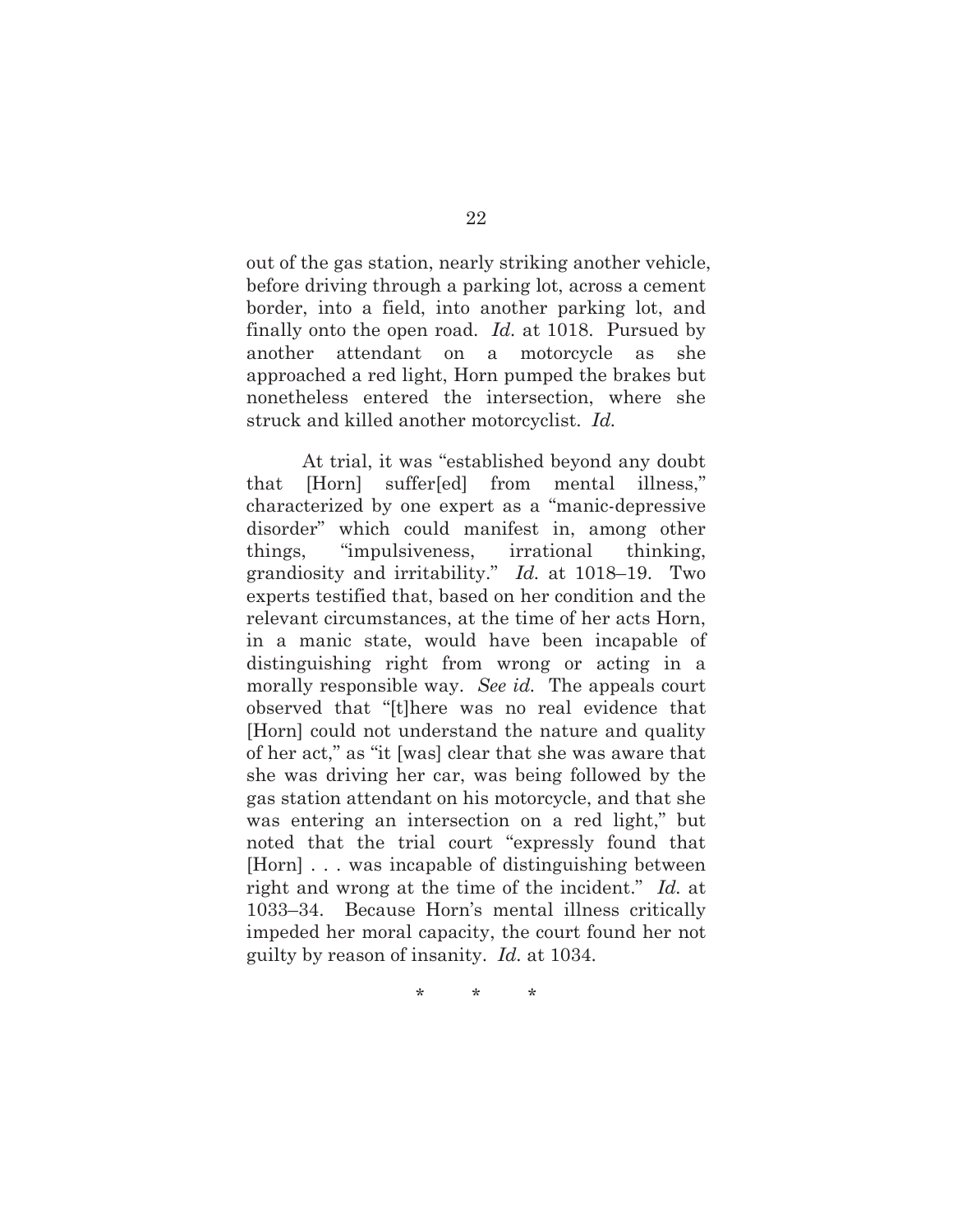As these examples illustrate, the difference between Kansas's approach and an insanity defense that accounts for a defendant's moral culpability is that Kansas permits imprisoning and even executing individuals who lack the capacity to understand the difference between right and wrong and conform their actions to that understanding. In these cases, while the defendants otherwise may have met the *mens rea* and *actus reus* required for the crimes with which they were charged (and thus are subject to conviction in Kansas regardless whether the defendants lacked moral capacity), courts rightly concluded that their lack of moral capacity precluded criminal responsibility. Consequently, these defendants were subject to treatment—which typically included, of necessity, an extensive institutionalization period—rather than punishment.

Petitioner's case illustrates the injustice of Kansas's approach. Like the other defendants discussed above, petitioner argues that he lacked the moral capacity—the freedom of will to choose between good and evil—at the time of his crime. *See*  Pet. at 5. But under Kansas law, the jury could consider his mental illness only with respect to the question of whether that illness rendered him "incapable of possessing the required criminal intent." Pet. App. at 73a. Consequently, petitioner was deprived even of the opportunity to proffer evidence to support an insanity defense involving moral capacity. As any defense attorney knows, this required funneling of an insanity defense through the narrower channel of *mens rea* necessarily colors the entire presentation of evidence at trial. Kansas's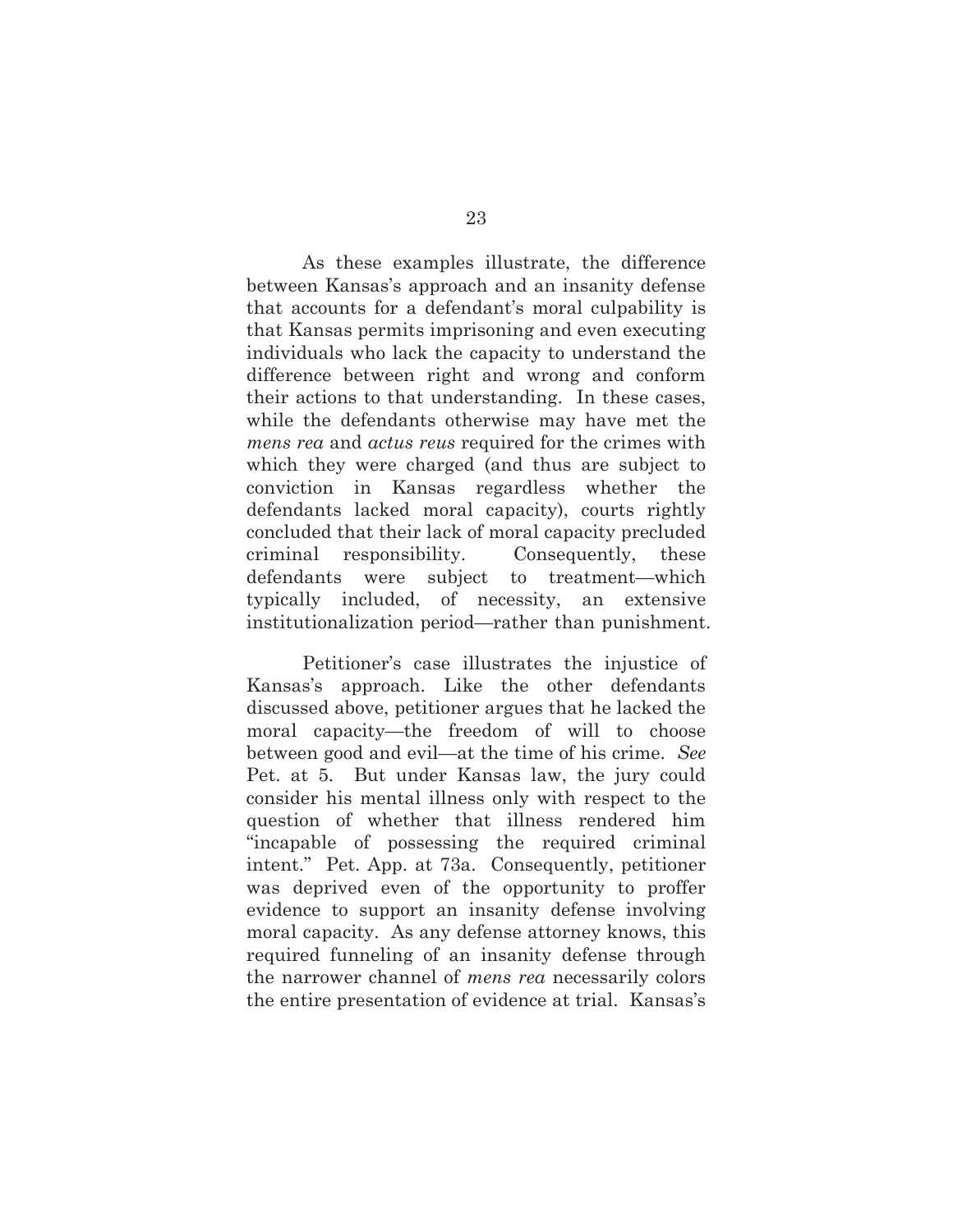approach dictates, for example, that psychological evaluations be focused solely on "*mens rea*" issues involving whether the defendant took deliberate steps, regardless of any mental illness or disorder that may have deprived him of the ability to distinguish good from evil and conform his steps accordingly.

In sum, by precluding petitioner from contesting guilt on the ground that he could not understand the difference between right and wrong and conform his actions to that understanding, Kansas has run afoul of the deep-rooted principle in the American criminal justice system that criminal punishment should be visited only on the morally culpable.